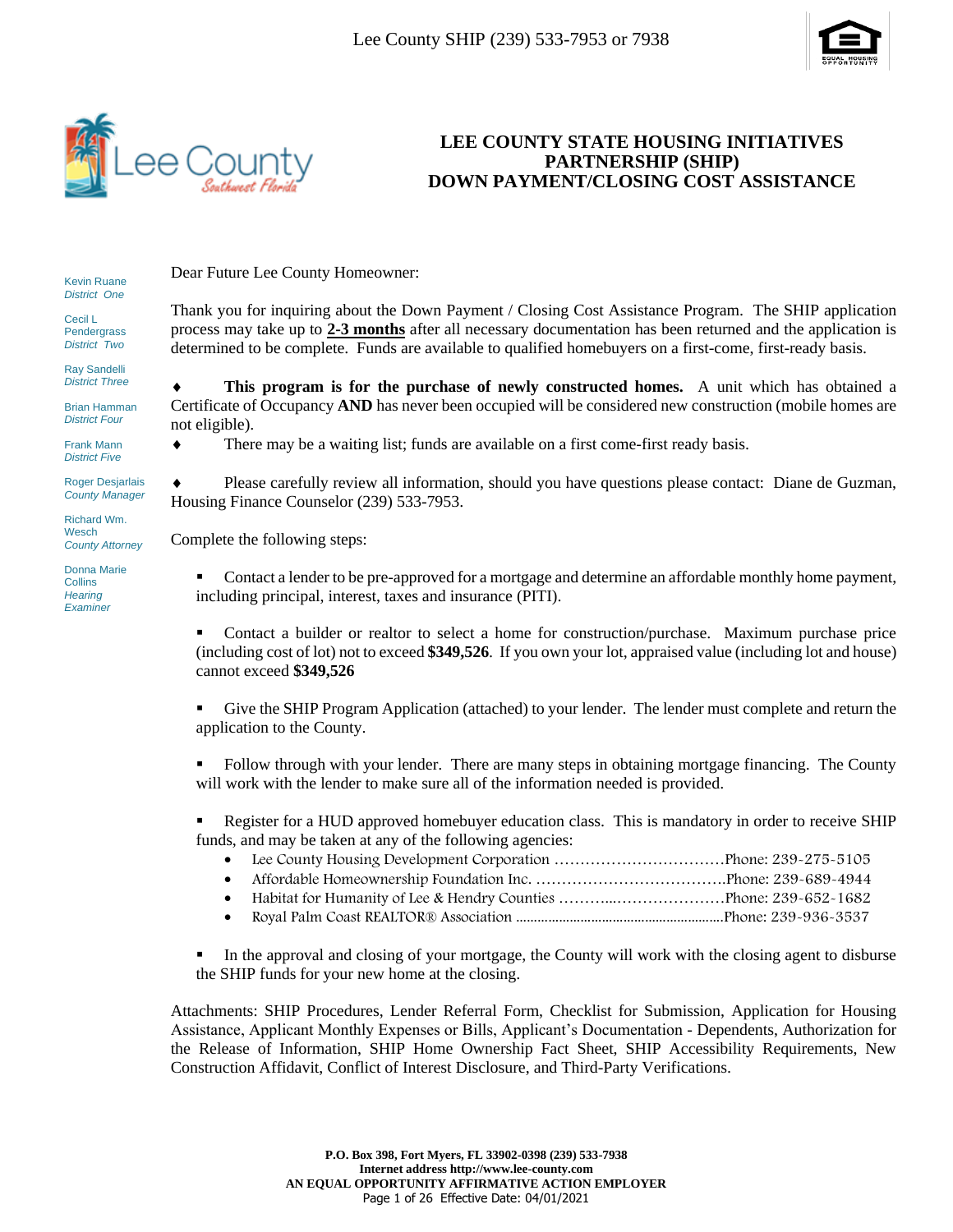# **LEE COUNTY SHIP PROCEDURES**

Note: Applicants must comply with all of the following procedures in order to receive SHIP funds.

- 1. All applications for housing assistance must be completed, signed, dated and returned to Lee County by the lender. If an application is not signed and dated it will be returned to the lender immediately, and the approval process will be delayed.
- 2. All SHIP applications must have original signatures. NO COPIES will be accepted. (Use blue ink for signatures). Submit applications to:

Lee County Human and Veteran Services 2440 Thompson Street Fort Myers, FL 33901 Attn: Diane de Guzman

- 3. The authorization section (top portion) of the Third Party Verification Forms must be signed, dated, and returned with the application for each household member 18 years or older.
- 4. Lee County will send the Third Party Verification Forms to all employer(s), banks, and other sources of household income. Third Party Verification Forms must be completed by the employer, bank, or other source, and returned directly to Lee County. An application will be considered incomplete until Lee County receives completed third-party verification forms from all appropriate sources.
- 5. Lee County will issue an approval letter only after a complete application (which includes third party verification information) is on file, and the applicant is determined to be eligible for assistance.
- 6. Checks will only be released when a copy of the final Closing Disclosure prior to closing is on file with the Lee County.
- 7. Checks will be brought to the closing, unless other arrangements are made.
- 8. A copy of the final Closing Disclosure must be mailed, faxed (239-533-7955), or e-mailed (ddeguzman@leegov.com) to the Lee County SHIP Program prior to closing for approval.
- 9. A copy of the signed First Mortgage and Note and a copy of the signed SHIP Mortgage and Note, and signed Closing Disclosure must be faxed or mailed to the Lee County SHIP Program as soon as possible after the closing, unless received at closing.
- 10. The original SHIP Mortgage and Note must be mailed to the Lee County SHIP Program as soon as possible, after being recorded.

**NOTE:** THE PROPERTY BEING BUILT / PURCHASED MUST BE LOCATED IN UNINCORPORATED LEE COUNTY, OR IN THE CITIES OF BONITA SPRINGS, ESTERO, FORT MYERS BEACH, OR SANIBEL.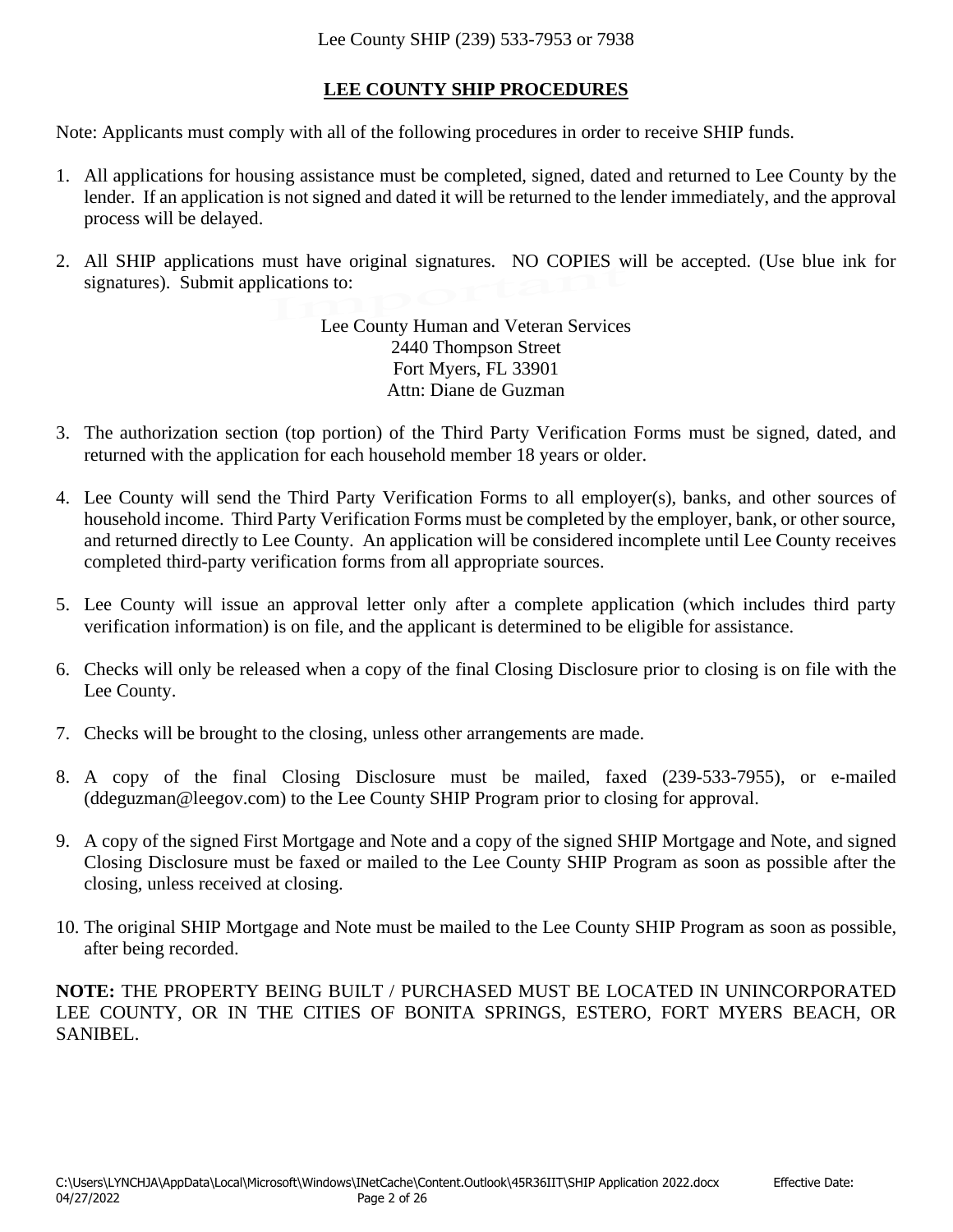### **CHECKLIST FOR SUBMISSION OF SHIP DOWN PAYMENT ASSISTANCE APPLICATION THESE ITEMS MUST BE SUBMITTED WITH INITIAL APPLICATION PACKAGE**

Purchaser's Name:

| Lender Referral Form                                                                                                                                              |
|-------------------------------------------------------------------------------------------------------------------------------------------------------------------|
| Application for Housing Assistance (3 pages)                                                                                                                      |
| <b>Applicant Monthly Expenses or Bills</b>                                                                                                                        |
| Authorization for the Release of Information                                                                                                                      |
| SHIP Home Ownership Fact Sheet                                                                                                                                    |
| <b>Conflict of Interest Disclosure</b>                                                                                                                            |
| Notice Regarding Collection of Social Security Numbers                                                                                                            |
| <b>Public Records Disclosure</b>                                                                                                                                  |
| <b>Statement of Household Size</b>                                                                                                                                |
| Third Party Verification Forms - Buyer(s) to sign all forms                                                                                                       |
| SHIP Accessibility Requirements - Must be signed by both buyer and seller                                                                                         |
| Copy of Birth Certificate(s) on which the parent / applicant's name is listed for all children                                                                    |
| Copies of Social Security Cards for all household members                                                                                                         |
| Copies of Photo ID(s) for all adult household members                                                                                                             |
| Copy of Child Support Order, if applicable                                                                                                                        |
| Copy of Court-Ordered Letter(s) of Guardianship, if applicable                                                                                                    |
| Copy of Divorce Decree, if applicable                                                                                                                             |
| Copy of Proof of Citizenship. If applicable, Evidence of Permanent Resident Alien Status                                                                          |
| Copy of signed 1003 Loan Application                                                                                                                              |
| Copy of signed Loan Estimate                                                                                                                                      |
| Copy of signed Purchase / Construction Contract                                                                                                                   |
| Copy of Earnest Money Deposit                                                                                                                                     |
| Copy of Two (2) Months Most Recent Pay Stubs                                                                                                                      |
| Copy of all income documents (i.e. social security, pension, etc.)                                                                                                |
| Copies of Two (2) Months most recent bank statements verifying cash assets such as checking,<br>savings, IRAs, CDs, etc. including interest rates on all accounts |
| Copy of Most Recent IRS Tax Return (1 year), unless self-employed (2 years)                                                                                       |
| These items are required to be submitted prior to closing:                                                                                                        |
| Copy of First Mortgage Loan Commitment / Approval                                                                                                                 |
| Copy of Appraisal                                                                                                                                                 |
| Copy of Home Buyer Education Certificate                                                                                                                          |
| New Construction Affidavit – To be completed by seller                                                                                                            |
| Certificate of Occupancy                                                                                                                                          |

### **NOTE: Incomplete applications will be sent back to the submitting lender without processing.**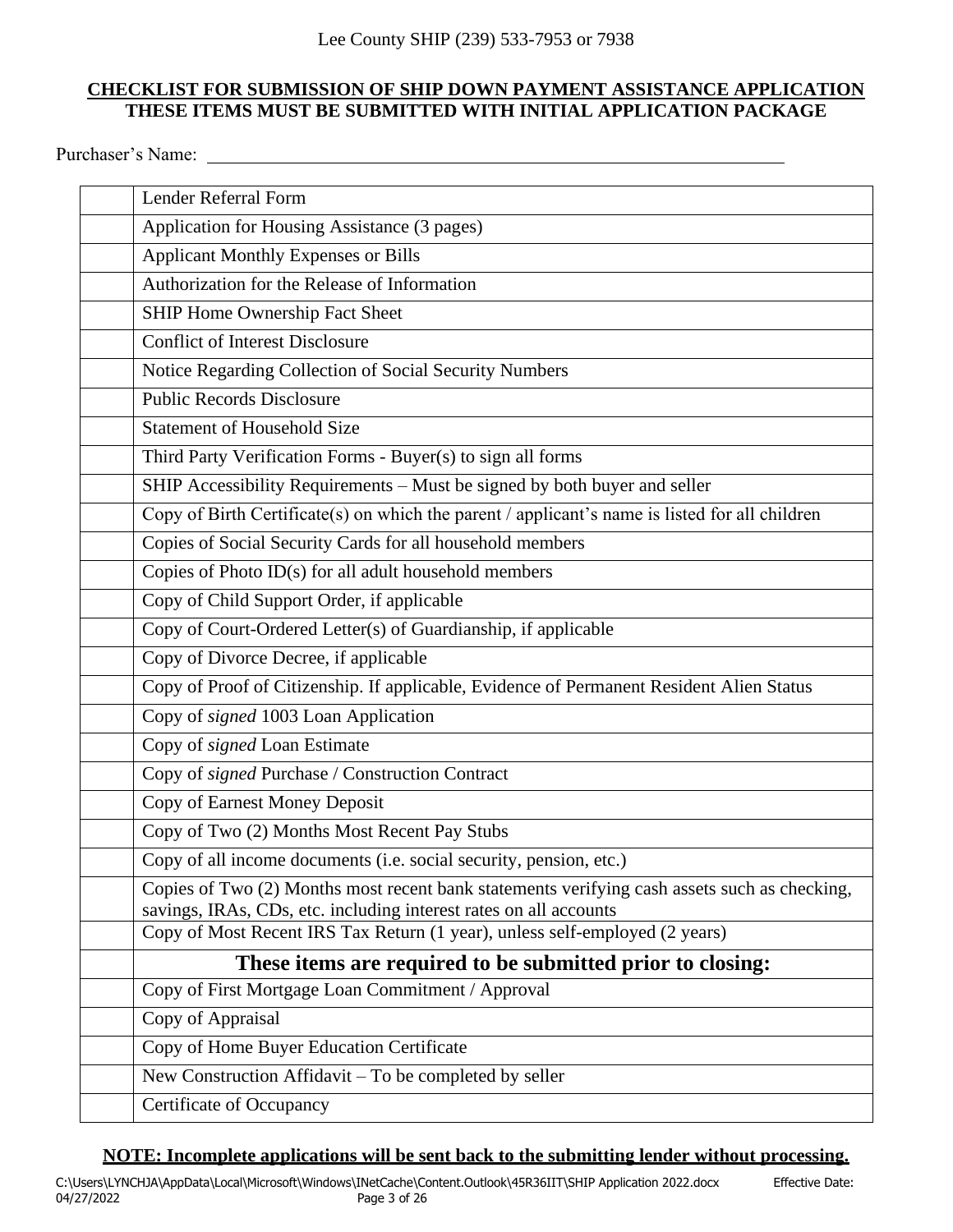# **LENDER REFERRAL FORM**

### **Lender Information:**

The Applicant/Potential Borrower identified below appears to meet the basic eligibility requirements of Lee County's SHIP Down Payment Assistance Program based on preliminary information received during their mortgage application.

| <b>Borrower(s)</b> Information:                                                                                                                                                                                                                               |              |                                  |
|---------------------------------------------------------------------------------------------------------------------------------------------------------------------------------------------------------------------------------------------------------------|--------------|----------------------------------|
|                                                                                                                                                                                                                                                               |              |                                  |
| E-mail Addresses: <u>example and the set of the set of the set of the set of the set of the set of the set of the set of the set of the set of the set of the set of the set of the set of the set of the set of the set of the </u>                          |              |                                  |
|                                                                                                                                                                                                                                                               |              |                                  |
| <b>Property Information:</b>                                                                                                                                                                                                                                  |              |                                  |
|                                                                                                                                                                                                                                                               |              |                                  |
|                                                                                                                                                                                                                                                               |              |                                  |
| <b>Mortgage/Financing Information</b><br>Monthly Payments (PITI) \$                                                                                                                                                                                           |              | Current Monthly Debt Payments \$ |
| Purchase Price \$                                                                                                                                                                                                                                             |              |                                  |
| 1 <sup>st</sup> Mortgage Amount \$                                                                                                                                                                                                                            |              |                                  |
| Amount of SHIP Assistance Requesting \$                                                                                                                                                                                                                       |              |                                  |
|                                                                                                                                                                                                                                                               |              |                                  |
| <b>Contact Information:</b><br>Listing Agent Name and Agency: 1997. The Contract of the Agency of the Agency of the Agency of the Agency of the Agency of the Agency of the Agency of the Agency of the Agency of the Agency of the Agency of the Agency of t |              |                                  |
|                                                                                                                                                                                                                                                               |              |                                  |
|                                                                                                                                                                                                                                                               |              |                                  |
|                                                                                                                                                                                                                                                               |              |                                  |
|                                                                                                                                                                                                                                                               |              |                                  |
|                                                                                                                                                                                                                                                               |              |                                  |
| C:\Users\LYNCHJA\AppData\Local\Microsoft\Windows\INetCache\Content.Outlook\45R36IIT\SHIP Application 2022.docx Effective Date:<br>04/27/2022                                                                                                                  | Page 4 of 26 |                                  |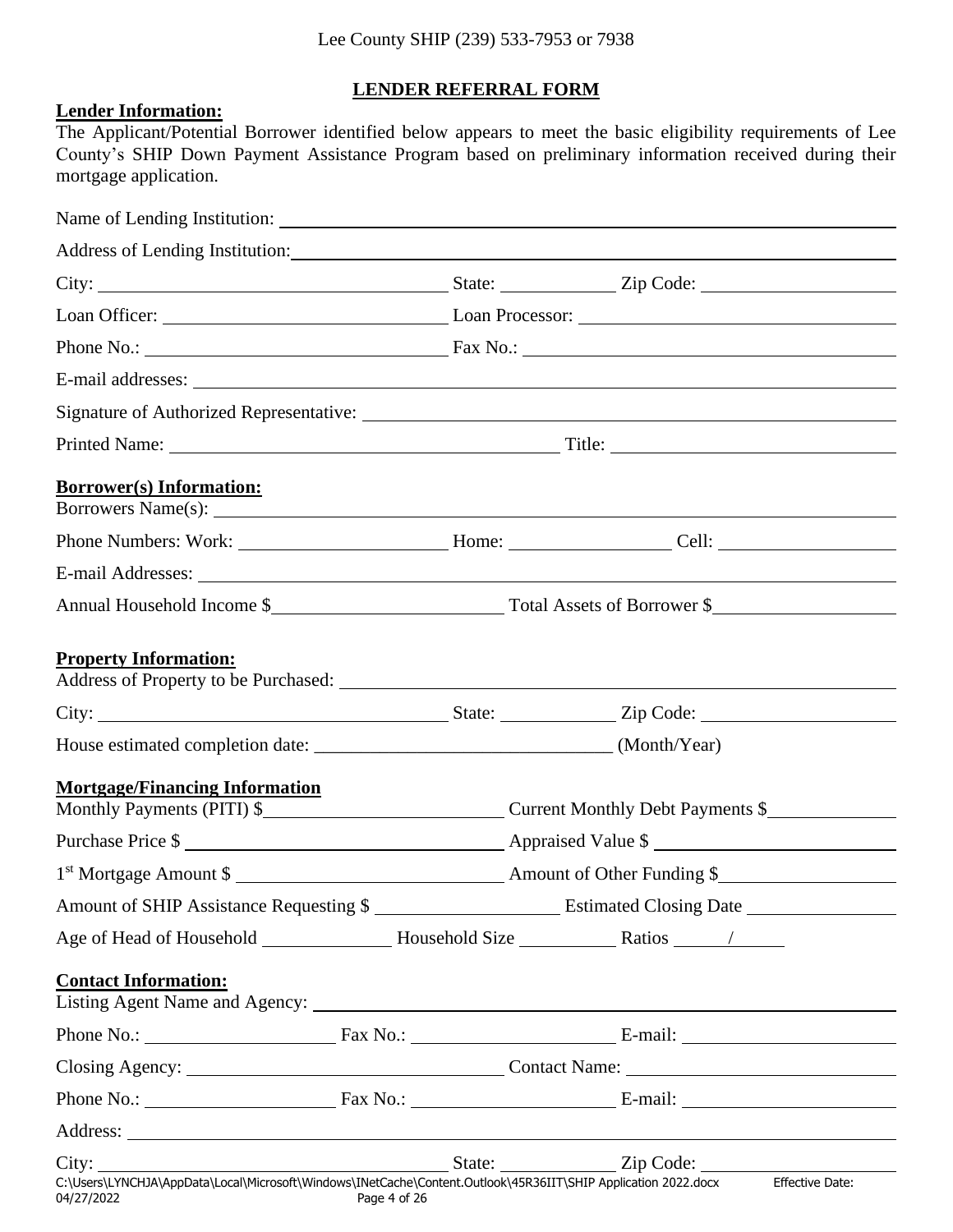# **APPLICATION FOR HOUSING ASSISTANCE**

Annual Gross Income \$

Type of Assistance: <u>Income Category </u> Income Category  $\Box$  VL  $\Box$  LI  $\Box$  MI

### **Applicant/Co-Applicant General Information**

|                        | Applicant | Co-Applicant |
|------------------------|-----------|--------------|
| <b>Full Name</b>       |           |              |
| Social Security        |           |              |
| Number                 |           |              |
| Date of Birth          |           |              |
| <b>Street Address:</b> |           | Phone:       |
| City                   |           | State/Zip:   |
| <b>Mailing Address</b> |           | Phone:       |
| City                   |           | State/Zip:   |
| <b>Marital Status:</b> |           |              |

### **Other Household Members: (Please list all members of the household)**

| Name(s) | Social Security<br>Number | Date of<br><b>Birth</b> | Relationship<br>to Applicant | Full-Time<br>Student<br>Yes/No |
|---------|---------------------------|-------------------------|------------------------------|--------------------------------|
| 1.      |                           |                         |                              |                                |
| 2.      |                           |                         |                              |                                |
| 3.      |                           |                         |                              |                                |
| 4.      |                           |                         |                              |                                |
| 5.      |                           |                         |                              |                                |
| 6.      |                           |                         |                              |                                |

| Does Applicant/Co-Applicant own a home? □ Yes □ No Monthly Rent/Mortgage: \$ |  |
|------------------------------------------------------------------------------|--|
|                                                                              |  |

Current

Type of unit to be purchased?  $\Box$  existing unit  $\Box$  newly constructed unit

### **Applicant Employment Information: (Please list most recent employment)**

| <b>Employee Name:</b> |                                                                 | <b>Employer Name:</b> |                |
|-----------------------|-----------------------------------------------------------------|-----------------------|----------------|
| Position:             |                                                                 | Supervisor:           |                |
| Address:              |                                                                 |                       | Time Employed: |
| Phone:                | Fax:                                                            | Pay Rate:             | Pay Frequency: |
|                       | Annual Income (gross salary, overtime, tips, bonuses, etc.): \$ |                       |                |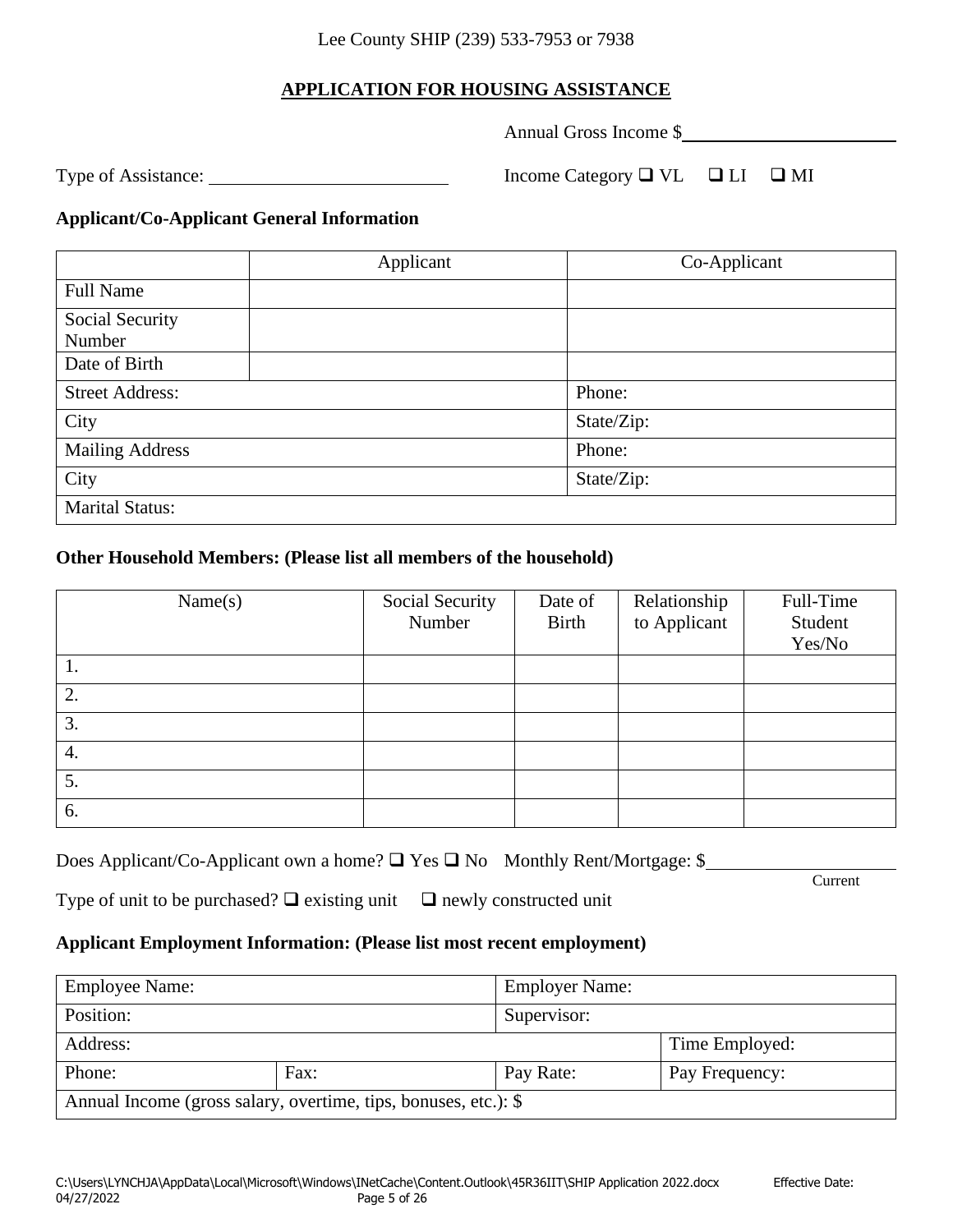### **Co-Applicant Employment Information: (Please list most recent employment)**

| <b>Employee Name:</b>                                           | <b>Employer Name:</b> |                |  |
|-----------------------------------------------------------------|-----------------------|----------------|--|
| Position:                                                       | Supervisor:           |                |  |
| Address:                                                        |                       | Time Employed: |  |
| Phone:                                                          | Pay Rate:             | Pay Frequency: |  |
| Annual Income (gross salary, overtime, tips, bonuses, etc.): \$ |                       |                |  |

**Note:** Attach additional sheets as necessary for all household members 18 years and over.

**Other Sources of Income** (For ALL household members 18 and over, list business or rental net income, child support, alimony, Social Security, pensions, unemployment or Workers Compensation, welfare payments, etc.)

| Name | Type of Income | <b>Gross Annual Income</b> |
|------|----------------|----------------------------|
| . .  |                |                            |
| 2.   |                |                            |
| 3.   |                |                            |
| 4.   |                |                            |
| C.   |                |                            |
|      | Total \$       |                            |

**Assets and Asset Income** (For ALL household members including minors, list checking and savings accounts, IRA, CD, Bonds, Stocks, Equity in Properties, etc.)

| Type of Asset | <b>Asset Value/Balance</b> | <b>Bank Name/Account #</b> |
|---------------|----------------------------|----------------------------|
| . .           |                            |                            |
| ∠.            |                            |                            |
| 3.            |                            |                            |
| 4.            |                            |                            |
| 5.            |                            |                            |
| Total \$      |                            | Total \$                   |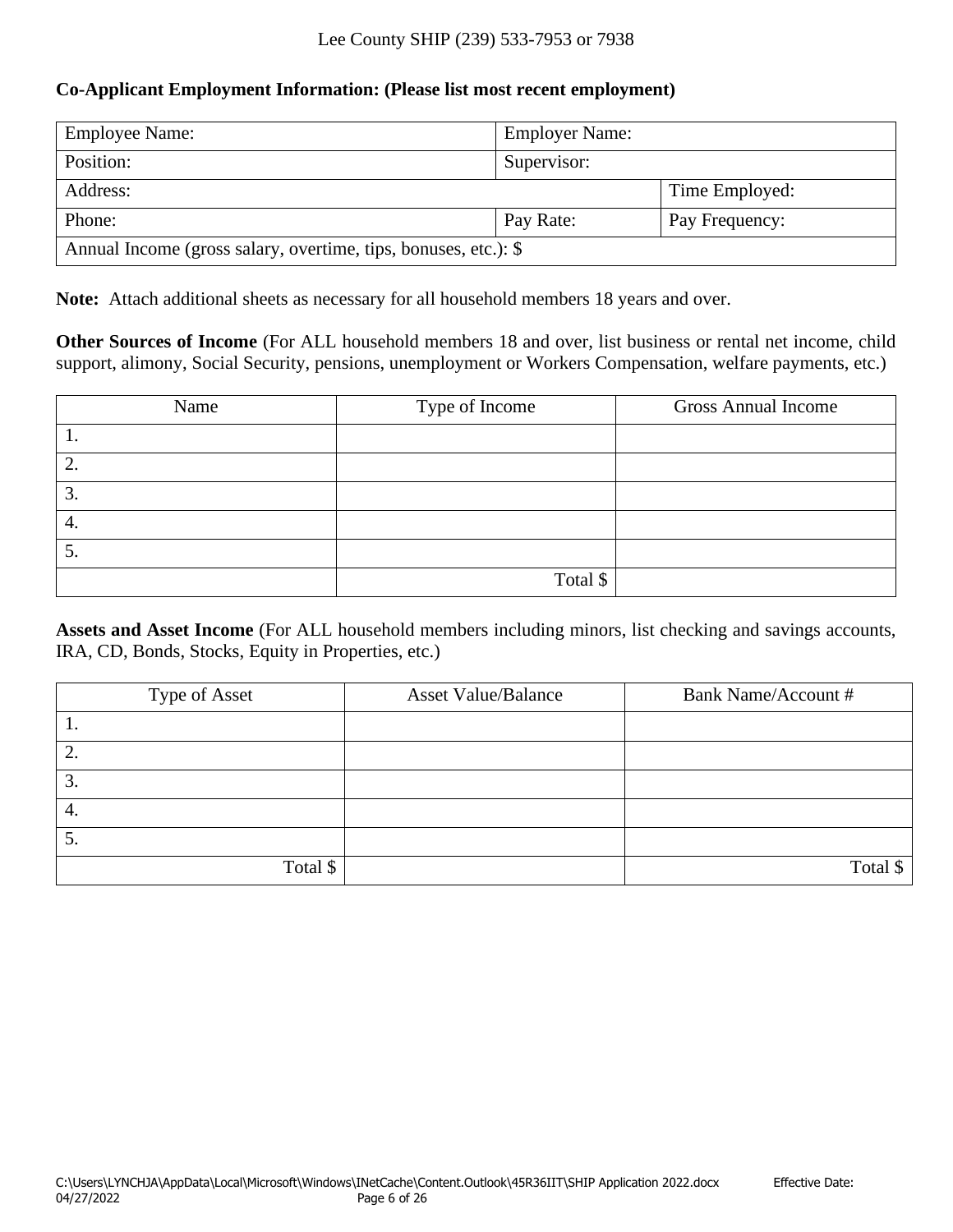**Ethnicity/Special Needs** (For reporting purposes only, please check all that apply for Head of Household Only): ❑ White ❑ Black ❑ Hispanic ❑ Asian/Pacific Islander ❑ Native American

Is anyone in the household: ❑ Elderly ❑ Farm worker ❑ Disabled ❑ Homeless ❑ Developmentally Disabled ❑ Other

**I/We hereby certify that I/We, am/are U.S. citizen(s) or noncitizen(s) that have eligible immigration status under one of the categories set forth in Section 214. (See 42 U.S.C. 1436a(a)**

**I/We fully understand that it is a Federal crime, punishable by fine or imprisonment, or both, to knowingly make any false statements concerning any of the facts as applicable under the provisions of Title 18, United States Code, Section 1014.**

**I/we understand the Florida Statute 817 provides that willful false statements or misrepresentation concerning income; asset or liability information relating to financial condition is a misdemeanor of the first degree, punishable by fines and imprisonment provided under Statures 775.082 or 775.83. I/we further understand that any willful misstatement of information will be grounds for disqualification. I/we certify that the application information provided is true and complete to the best of my/our knowledge. I/we consent to the disclosure of information for the purpose of income verification related to making a determination of my/our eligibility for program assistance. I/we agree to provide any documentation needed to assist in determining eligibility and are aware that all information and documents provided are a matter of public record.**

**I understand that it is my responsibility to report all changes to my household composition or income in writing, within ten (10) business days of such change.** 

**I will report any changes until I have been issued a commitment AND signed an income certification or CSN Financial summary.**

| <b>Applicant Signature</b> | Date |
|----------------------------|------|
|                            |      |

Co-Applicant Signature Date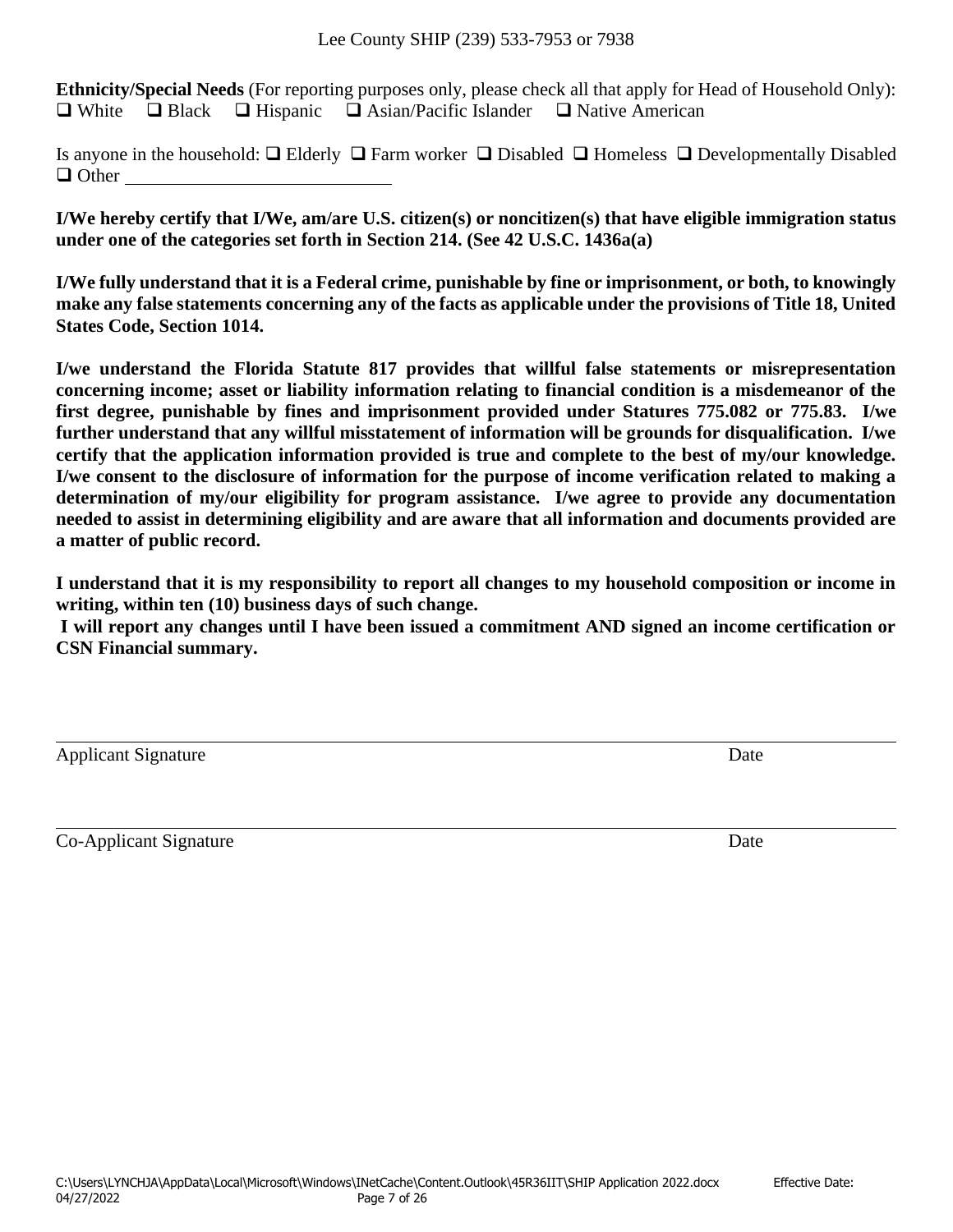### **LIABILITIES**

(For ALL household members 18 and over, list Loans, Credit Cards, Store Accounts, Medical Bills, School Tuition, Car Payments, Real Estate and Mortgage Loans)

| Type of Debt | Name of Financial Institution or<br>Creditor | Account<br>Balance | Monthly<br>Payments | Months Left to<br>Pay | Debtor<br>Name |
|--------------|----------------------------------------------|--------------------|---------------------|-----------------------|----------------|
|              |                                              |                    |                     |                       |                |
|              |                                              |                    |                     |                       |                |
|              |                                              |                    |                     |                       |                |
|              |                                              |                    |                     |                       |                |
|              |                                              |                    |                     |                       |                |
|              |                                              |                    |                     |                       |                |
|              |                                              |                    |                     |                       |                |
|              |                                              |                    |                     |                       |                |
|              |                                              |                    |                     |                       |                |
|              |                                              |                    |                     |                       |                |
|              |                                              |                    |                     |                       |                |
|              |                                              |                    |                     |                       |                |
|              |                                              |                    |                     |                       |                |
|              |                                              |                    |                     |                       |                |
|              |                                              |                    |                     |                       |                |
|              |                                              |                    |                     |                       |                |
|              |                                              |                    |                     |                       |                |
|              |                                              |                    |                     |                       |                |
|              |                                              |                    |                     |                       |                |
|              |                                              |                    |                     |                       |                |
|              |                                              |                    |                     |                       |                |
|              |                                              |                    |                     |                       |                |
|              |                                              |                    |                     |                       |                |
|              |                                              |                    |                     |                       |                |
|              |                                              |                    |                     |                       |                |
|              |                                              |                    |                     |                       |                |
|              |                                              |                    |                     |                       |                |
|              |                                              |                    |                     |                       |                |
|              |                                              |                    |                     |                       |                |
|              |                                              |                    |                     |                       |                |
|              |                                              |                    |                     |                       |                |
|              |                                              |                    |                     |                       |                |
|              | Total                                        |                    |                     |                       |                |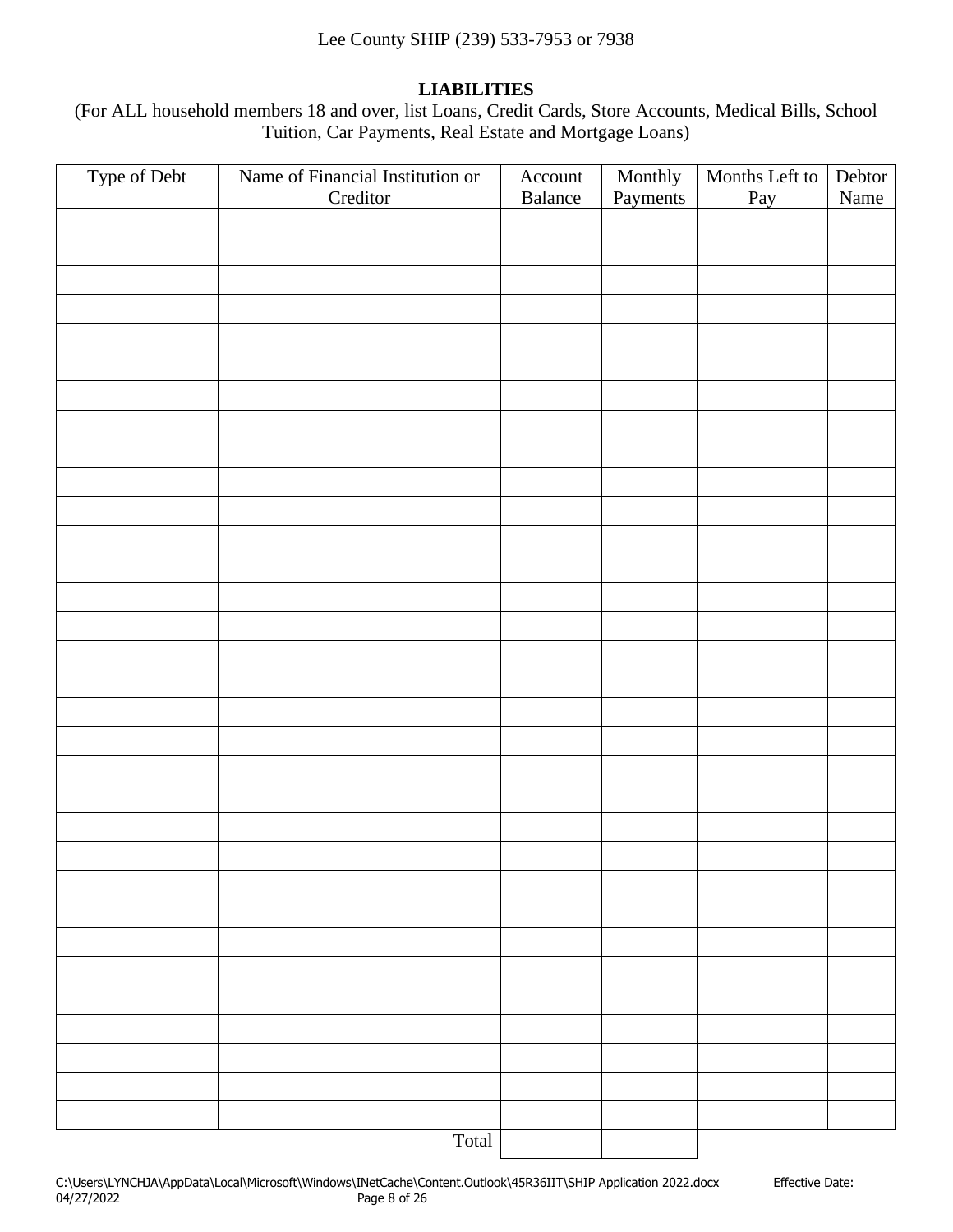# **LEE COUNTY AUTHORIZATION FOR THE RELEASE OF INFORMATION**

I hereby authorize the release state of the undersigned, hereby authorize the release without liability, information regarding my employment, income, and / or assets to Lee County for the purposes of verifying information provided, as part of determining eligibility for assistance under the SHIP program. I understand that only information necessary for determining eligibility can be requested.

### **Types of information to be verified:**

I understand that previous and current information regarding me may be required. Verifications that may be requested are, but are not limited to:

- 
- 
- 5. Commissions, anticipated raises, 6. Bonuses,
- 
- 
- 11. Dividends checking and savings, 12. Stocks,
- 
- 15. Individual Retirement Accounts (IRA), 16. Payments from Social Security,
- 
- 19. Retirements funds, 20. Pensions,
- 21. Disability or death benefits, 22. Unemployment,
- 23. Disability and/or worker's compensation, 24. Welfare assistance,
- 25. Net income from the operation of a business, 26. Alimony or child support payments
- 1. Personal identity, 2. Employment history,
- 3. Hours worked, 4. Salary and payment frequency,
	-
- 7. Tips,  $\frac{8}{2}$  and  $\frac{8}{2}$  and  $\frac{8}{2}$  and  $\frac{8}{2}$  and  $\frac{8}{2}$  and  $\frac{8}{2}$  and  $\frac{8}{2}$  and  $\frac{8}{2}$  and  $\frac{8}{2}$  and  $\frac{8}{2}$  and  $\frac{8}{2}$  and  $\frac{8}{2}$  and  $\frac{8}{2}$  and  $\frac{8}{2}$  and  $\frac{8}{2}$  and  $\frac$
- 9. Cash held in savings accounts , 10. Interest in checking and savings,
	-
- 13. Bonds, 14. Certificate of Deposits (CD),
	-
- 17. Annuities, 18. Insurance policies,
	-
	-
	-
	-

### **Organizations/Individuals that may be asked to provide written/oral verification are, but are not limited to:**

- 
- 1. Past/Present Employers 2. Alimony/Child/Other Support Providers<br>
3. Banks, Financial or Retirement Institutions 4. Social Security Administration 3. Banks, Financial or Retirement Institutions
- 5. State Unemployment Agency 6. Veteran's Administration
- 7. Welfare Agency 8. Other
- 
- 
- -

### **Agreement to Conditions:**

I agree that a photocopy of this authorization may be used for the purposes stated above. I understand that I have the right to review this file and correct any information found to be incorrect.

Applicant Signature Date **Print Name** Date Co-Applicant/Household Member Signature Print Name Date

NOTE: This general consent may not be used to request a copy of a tax return. If one is needed, contact your local IRS office for Form 4506, "Request for Copy of Tax Return" and prepare and sign separately.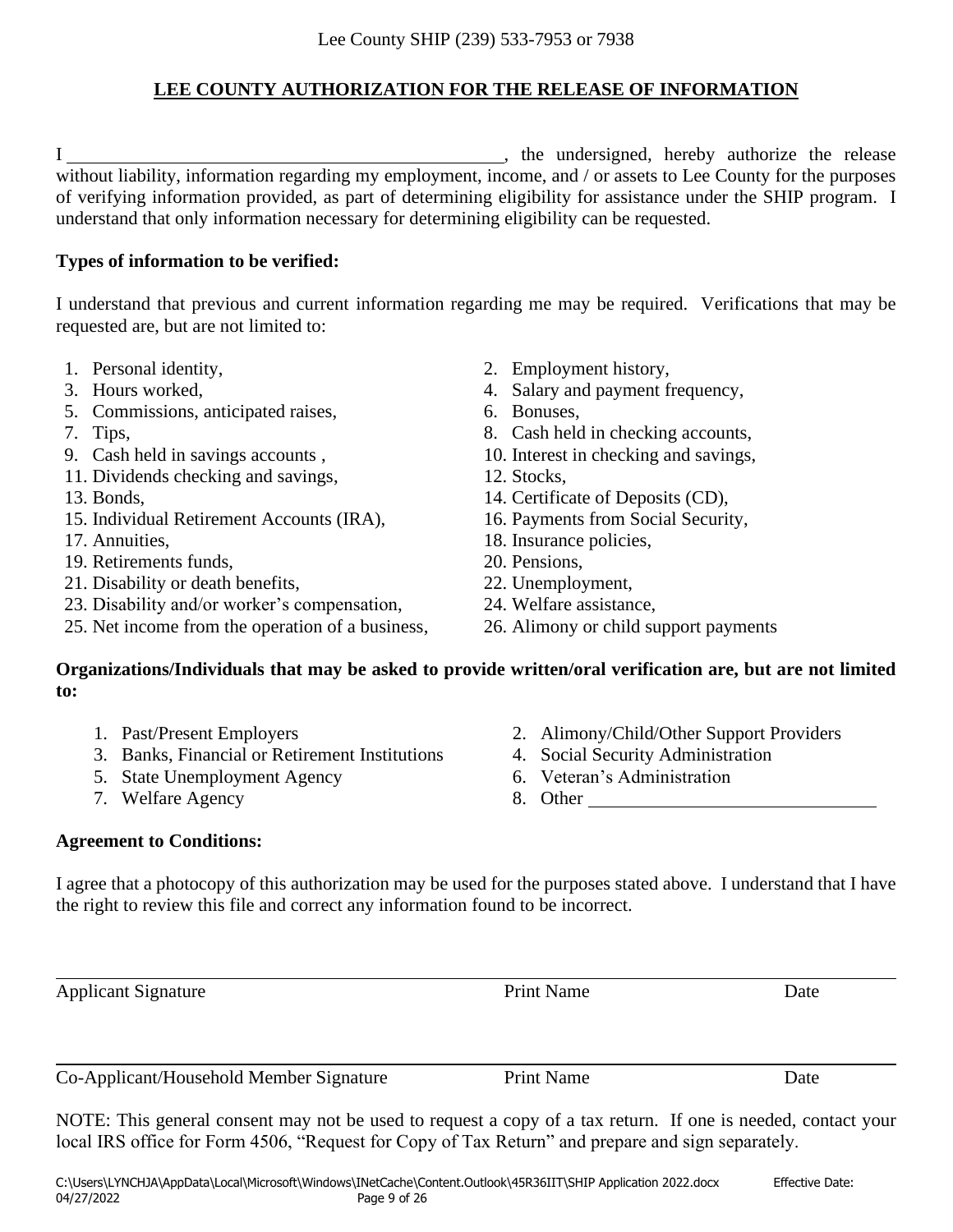# **LEE COUNTY AUTHORIZATION FOR THE RELEASE OF INFORMATION**

I hereby authorize the release in the undersigned, hereby authorize the release without liability, information regarding my employment, income, and / or assets to Lee County for the purposes of verifying information provided, as part of determining eligibility for assistance under the SHIP program. I understand that only information necessary for determining eligibility can be requested.

### **Types of information to be verified:**

I understand that previous and current information regarding me may be required. Verifications that may be requested are, but are not limited to:

- 
- 
- 5. Commissions, anticipated raises, 6. Bonuses,
- 
- 
- 11. Dividends checking and savings, 12. Stocks,
- 
- 15. Individual Retirement Accounts (IRA), 16. Payments from Social Security,
- 
- 19. Retirements funds, 20. Pensions,
- 21. Disability or death benefits, 22. Unemployment,
- 23. Disability and/or worker's compensation, 24. Welfare assistance,
- 25. Net income from the operation of a business, 26. Alimony or child support payments
- 1. Personal identity, 2. Employment history,
- 3. Hours worked, 4. Salary and payment frequency,
	-
- 7. Tips, 8. Cash held in checking accounts,
- 9. Cash held in savings accounts , 10. Interest in checking and savings,
	-
- 13. Bonds, 14. Certificate of Deposits (CD),
	-
- 17. Annuities, 18. Insurance policies,
	-
	-
	-
	-

### **Organizations/Individuals that may be asked to provide written/oral verification are, but are not limited to:**

- 
- 3. Banks, Financial or Retirement Institutions 4. Social Security Administration
- 5. State Unemployment Agency 6. Veteran's Administration
- 7. Welfare Agency 8. Other
- **Agreement to Conditions:**
- 1. Past/Present Employers 2. Alimony/Child/Other Support Providers
	-
	-
	-

I agree that a photocopy of this authorization may be used for the purposes stated above. I understand that I have the right to review this file and correct any information found to be incorrect.

Adult Household Member Signature Print Name Date

Adult Household Member Signature Print Name Date

NOTE: This general consent may not be used to request a copy of a tax return. If one is needed, contact your local IRS office for Form 4506, "Request for Copy of Tax Return" and prepare and sign separately.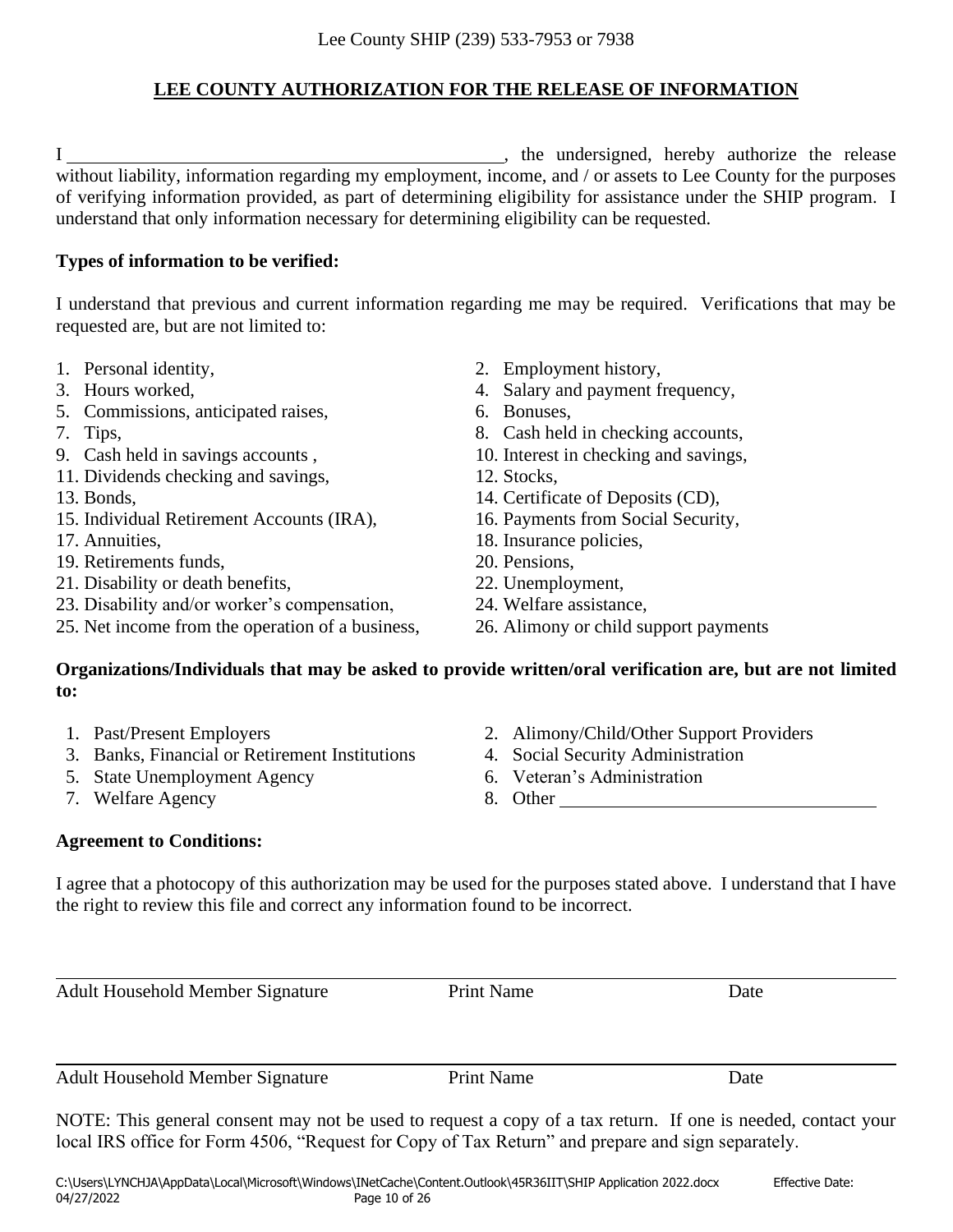### **LEE COUNTY STATE HOUSING INITIATIVES PARTNERSHIP PROGRAM (SHIP) HOME OWNERSHIP FACT SHEET FOR DOWN PAYMENT/CLOSING COST ASSISTANCE**

Lee County Human and Veteran Services is offering a second mortgage program under the State Housing Initiatives Partnership Program (SHIP) which provides down payment / closing cost assistance to enable eligible families in unincorporated Lee County or the cities of Bonita Springs, Fort Myers Beach, Estero, or Sanibel (not inside the city limits of Fort Myers and Cape Coral) to become homeowners. All assistance provided will be secured by a second mortgage on the property being purchased. Funds will be reserved on a first come, first ready basis to eligible applicants who received firm mortgage commitments from local lenders. Homes must have been newly constructed, has received their Certificate of Occupancy AND have never been occupied (mobile homes are not eligible).

In order to receive this assistance, home buyers agree to occupy the property as their principal residence; have executed a purchase contract for a single family home, townhouse or condominium in the unincorporated areas of Lee County or in the cities of Bonita Springs, Fort Myers Beach, Estero, or Sanibel (properties in the city limits of Fort Myers and Cape Coral are not eligible); and have gross total household incomes (anticipated for next year) which do not exceed the **2022** income limits set forth below:

**1 person - \$45,050 2 persons - \$51,450 3 persons - \$57,900 4 persons - \$64,300 5 persons - \$69,450 6 persons - \$74,600 7 persons - \$79,750 8 persons - \$84,900**

The housing must be affordable, meaning that monthly mortgage payments, including principal, interest, taxes and insurance do not exceed 30 percent of the adjusted gross annual income. **Maximum purchase price (including value of lot) not to exceed \$349,526.**

Applicant Acknowledgment of Terms and General Release Authorization:

I/We, acknowledge that this application does not guarantee that I will be approved for assistance in conjunction with Lee County's SHIP Homeownership Assistance Program and/or permanent mortgage financing through the lender making this referral. I authorize the lender or its designated agent to release any information necessary to determine my/our eligibility for the program to Lee County Human and Veteran Services and / or designated agents of such. Any records submitted to the Lee County SHIP program become public records subject to disclosure.

| <b>Applicant Signature</b>                                                                                                                    | Witness                   | Date                   |  |
|-----------------------------------------------------------------------------------------------------------------------------------------------|---------------------------|------------------------|--|
|                                                                                                                                               |                           |                        |  |
| Co-Applicant/Household Member Signature                                                                                                       | Witness                   | Date                   |  |
|                                                                                                                                               | <b>For Staff Use Only</b> |                        |  |
| PROPERTY LOCATION EXCEPTION IS MET AS HOUSEHOLD QUALIFIES UNDER SPECIAL NEEDS                                                                 |                           |                        |  |
| CRITERIA: Yes No                                                                                                                              |                           |                        |  |
| Property is located at                                                                                                                        |                           |                        |  |
| C:\Users\LYNCHJA\AppData\Local\Microsoft\Windows\INetCache\Content.Outlook\45R36IIT\SHIP Application 2022.docx<br>Page 11 of 26<br>04/27/2022 |                           | <b>Effective Date:</b> |  |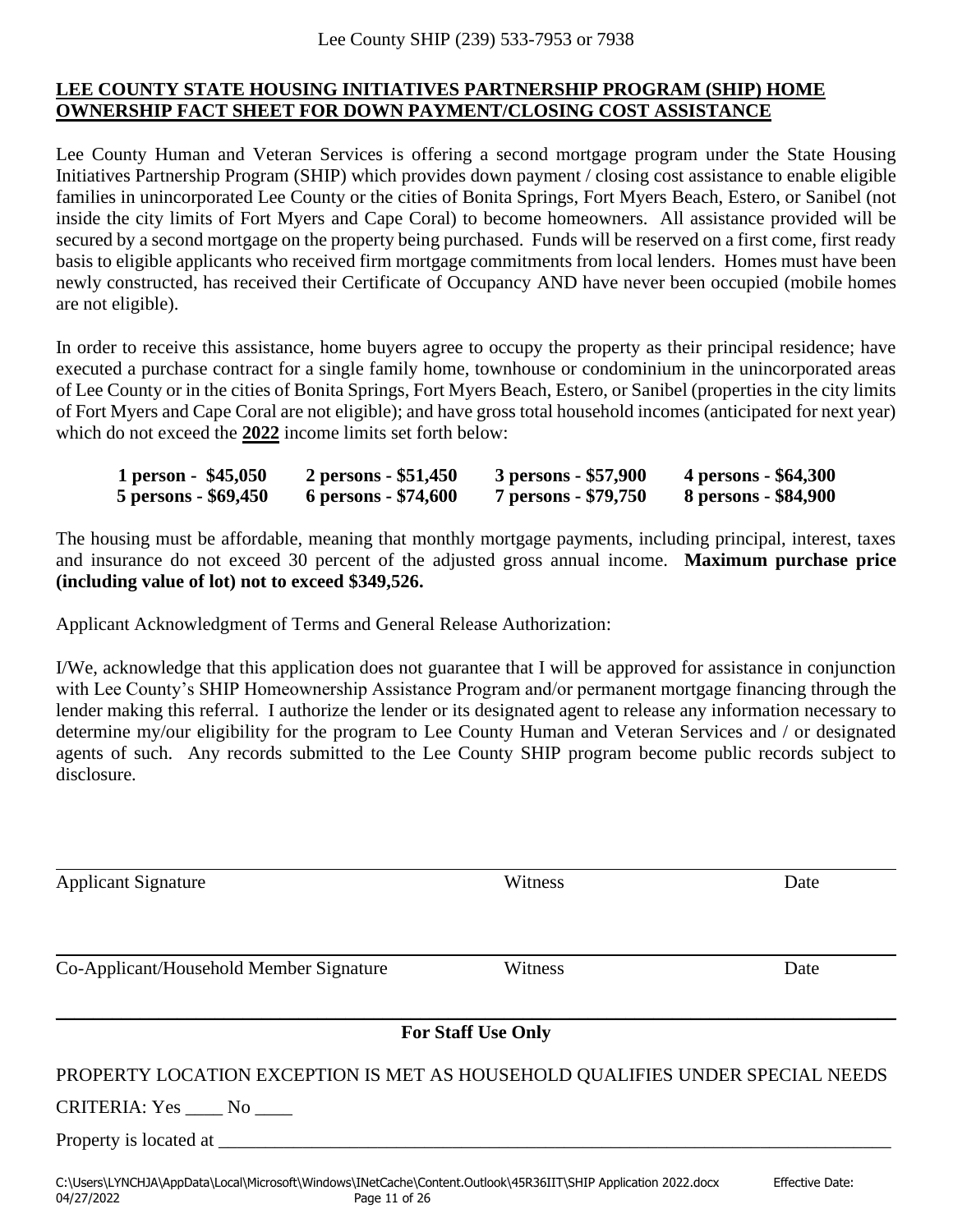#### **CONFLICT OF INTEREST DISCLOSURE**

I understand that I must disclose information regarding my relationship with Lee County or with other persons who may be associated within the County if there is real or perceived conflict of interest due to employment, financial interest, or familial or business relationship. I, therefore, attest to the following:

❑ I **am a current** Lee County Board of County Commissioners' official, employee, board member, commissioner, agent and/or other representative of the County.

Position/Title:

❑ I **am a former** Lee County Board of County Commissioners' official, employee, board member, commissioner, agent and/or other representative of the County.

Position/Title: Date Employment/Term Ended:

❑ I **am related** to or have a business relationship with a current Lee County Board of County Commissioners' official, employee, board member, commissioner, agent and/or other representative.

His/her name is:

The person is associated with the County in the capacity as:

The relationship of the person is as follows:

❑ Parent; ❑ Spouse; ❑ Immediate family; ❑ Business associate; ❑ Other:

❑ **To the best of my knowledge, I am not aware of any current Lee County Board of County Commissioners' official, employee, board member, commissioner, agent and/or other representative of the County who is related to me or with whom I am a business associate.**

**Applicant's Name (Print) Applicant's Signature Date**

**Applicant's Name (Print) Applicant's Signature Date**

Warning: Florida Statute 817 provides that willful false statements or misrepresentation concerning income; asset or liability information relating to financial condition is a misdemeanor of the first degree, punishable by fines and imprisonment provided under Statutes 775.082 or 775.83.

#### **FOR STAFF USE ONLY**

| In accordance with Federal regulations, this employee: ___ <b>Does</b> OR |  | <b>Does Not</b> exercise or has exercised any functions or |
|---------------------------------------------------------------------------|--|------------------------------------------------------------|
| responsibilities with respect to HUD-funded activities,                   |  |                                                            |

and \_\_\_\_**Is OR \_\_\_\_\_\_\_Is Not** in a position to participate in the decision making process or gain inside information regarding such activities. Therefore,

❑ **No conflict exists, or**

❑ **Exception to a real or perceived conflict exists and an exception will be filed.**

Signed by: \_\_\_\_\_\_\_\_\_\_\_\_\_\_\_\_\_\_\_\_\_\_\_\_\_\_\_\_\_\_\_\_\_\_\_\_ Date: \_\_\_\_\_\_\_\_\_\_\_\_\_\_\_\_\_\_\_\_\_\_\_\_\_\_\_\_\_\_\_\_\_\_\_\_\_\_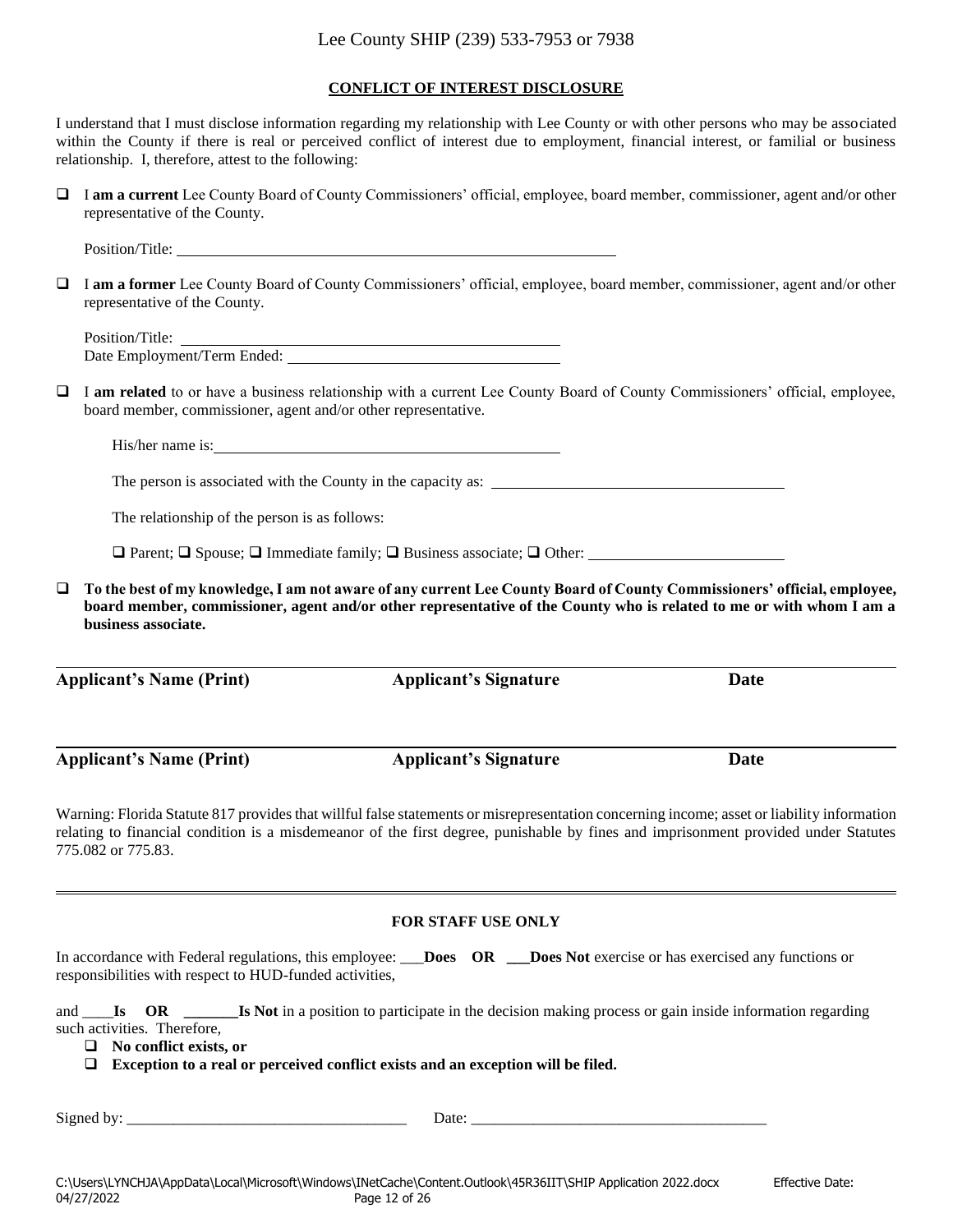



### **Lee County, Florida Human and Veteran Services (239) 533-7930**

### **NOTICE REGARDING COLLECTION OF SOCIAL SECURITY NUMBERS**

The following disclosure is being made pursuant to section 119.071(5), Florida Statutes.

Social security numbers of applicants and household members are requested because this information has been determined to be imperative for the performance of the duties and responsibilities prescribed by law under this program. This information is not required by state or federal law; however, third-party verifications of social security numbers are necessary to determine eligibility for program services and specifically for the following purposes:

- 1. To verify an applicant's identity.
- 2. To verify household size.

A social security number collected pursuant to this notice can only be used by Lee County Board of County Commissioners for the purposes specified above.

### **Nondisclosure except under limited circumstances**

Social security numbers will not be disclosed to others unless required or authorized by Florida law. Section 119.071(5), Florida Statutes, allows disclosure of a person's social security number under the following specific, limited circumstances:

- If disclosure is expressly required by federal or Florida law or is necessary for the agency or governmental entity to perform its duties and responsibilities;
- If the individual expressly consents to disclosure in writing;
- If disclosure is made to prevent and combat terrorism pursuant to the U.S. Patriot Act of 2001 or Presidential Executive Order 13224 (blocking property and prohibiting business transactions with persons who commit, threaten to commit, or support terrorism);
- For an agency employee and dependents, if disclosure is necessary to administer the person's health benefits or pension plan funds; or
- If disclosure is for the purpose of the administration of the Uniform Commercial Code by the office of the Secretary of State.
- If disclosure is requested by a commercial entity for permissible uses under the federal Driver's Privacy Protection Act of 1994, the federal Fair Credit Reporting Act, or the federal Financial Services Modernization Act of 1999 (for example, to verify the accuracy of personal information provided by the individual to the commercial entity; use by an insurer in connection with claims investigation or anti-fraud activities; for use in connection with a credit transaction).

### **Acknowledgment of Receipt of Notice**

I confirm that I have been provided a copy of this Notice regarding the collection of my social security number and the social security numbers of all household occupants as part of the application process for this program.

| <b>Applicant Signature</b>             | Date | Co-Applicant Signature                 | Date |
|----------------------------------------|------|----------------------------------------|------|
| Other Adult Household Member Signature | Date | Other Adult Household Member Signature | Date |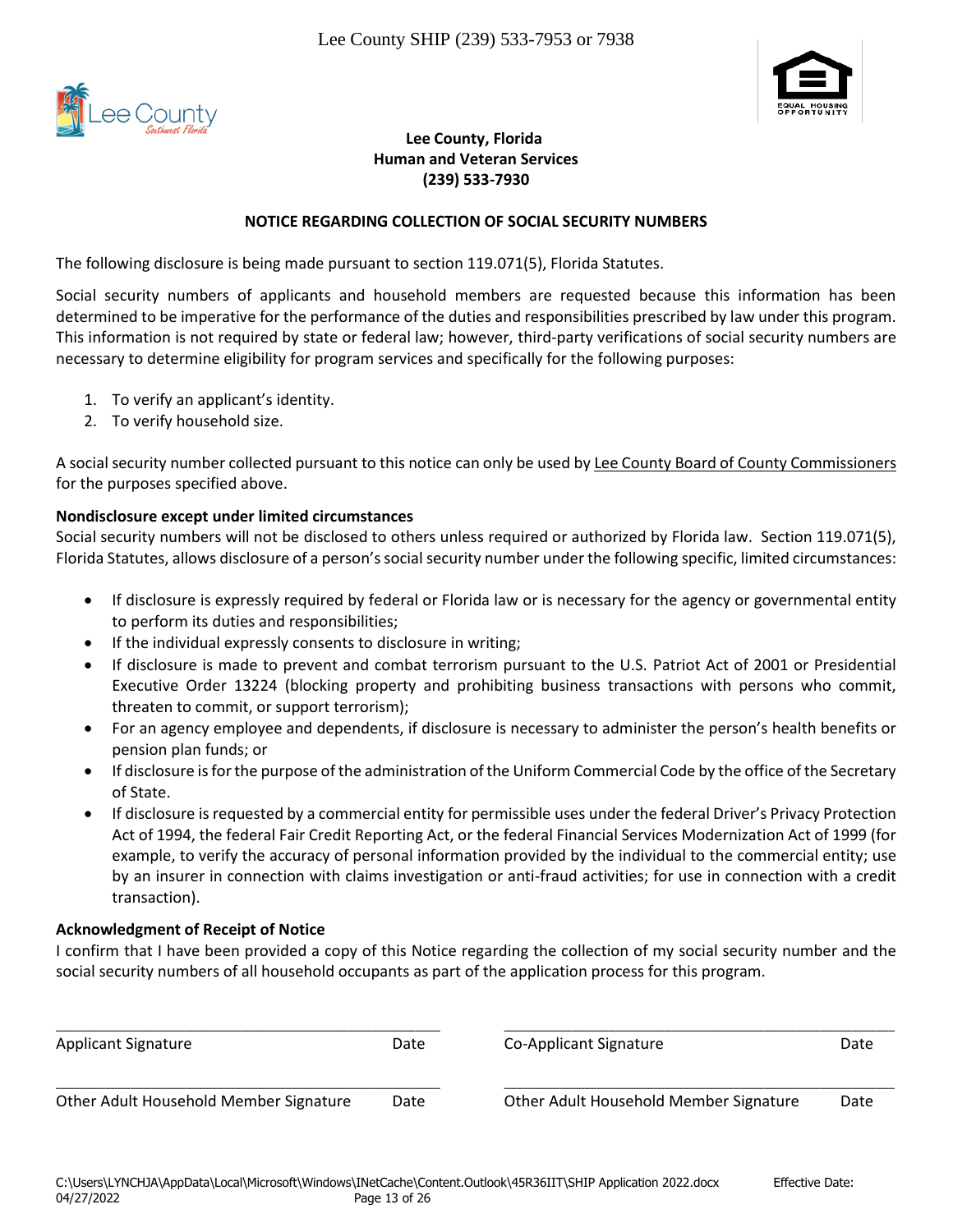# **LEE COUNTY PUBLIC RECORDS DISCLOSURE**

I, \_\_\_\_\_\_\_\_\_\_\_\_\_\_\_\_\_\_\_\_\_\_\_\_\_\_\_\_\_\_\_\_\_\_, have read and understand the following statements.

- 1. The applicant understands that all information and documents provided are public records and as such are subject to Chapter 119 of the State of Florida's public records law, with limited exemption for information deemed confidential under Florida law.
- 2. Florida Statute § 817 provides that willful false statements or misrepresentation concerning income, asset or liability information relating to financial condition is a misdemeanor of the first degree, punishable by fines and imprisonment provided under Florida Statutes §§ 775.082 or 775.083.
- 3. Title 18, § 1001 of the U.S. Code makes it a criminal offense to knowingly and willingly make fraudulent statements or misrepresentations of any material fact in the use of or obtaining the use of federal funds.

Information provided by the applicant that is not protected by Florida Status can be requested by any individual for their review. This is without regard as to whether or not you qualify for funding under the program(s) for which you are applying.

| Printed Name of head of household             | Signature of head of household             | Date |
|-----------------------------------------------|--------------------------------------------|------|
| Printed Name of co-head of household          | Signature of co-head of household          | Date |
| Printed Name household member (over 18 years) | Signature household member (over 18 years) | Date |
| Printed Name household member (over 18 years) | Signature household member (over 18 years) | Date |
| Printed Name household member (over 18 years) | Signature household member (over 18 years) | Date |
| Printed Name household member (over 18 years) | Signature household member (over 18 years) | Date |
| Printed Name household member (over 18 years) | Signature household member (over 18 years) | Date |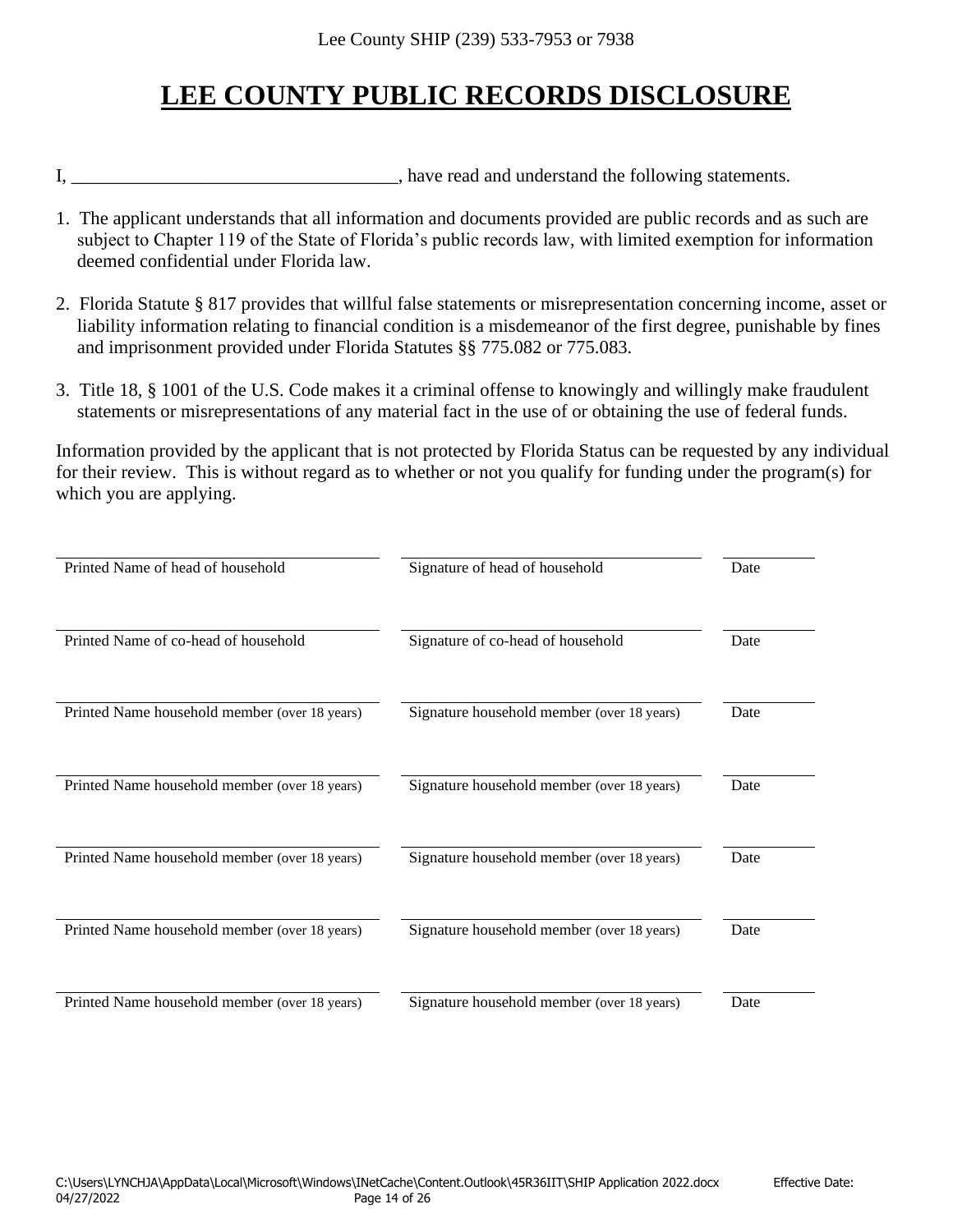# **Statement of Household Size**

| This is to certify that | _person(s) is/are residing in the property that is going to be $\Box$ built, $\Box$ awarded |
|-------------------------|---------------------------------------------------------------------------------------------|
|                         | down payment Assistance, $\Box$ rehabilitated, $\Box$ rented, which is located at           |

\_\_\_\_\_\_\_\_\_\_\_\_\_\_\_\_\_\_\_\_\_\_\_\_\_\_\_\_\_\_\_\_\_\_\_\_\_\_\_\_\_\_\_\_\_\_\_\_\_\_\_\_\_\_\_\_\_\_\_\_\_\_\_\_\_\_\_\_\_\_\_\_\_\_\_\_\_\_\_\_\_\_\_\_\_\_

By signing below, Applicant(s) requests that the Lee County Human and Veteran Services review and verify this application for the purpose of determining eligibility to receive funding assistance through the Lee County's Assistance Program. The Applicant acknowledges that such eligibility determination may include without limitation, the verification of income and assets, including deposits. The Applicant declares that he/she has read and understands the guidelines of the Program. Applicant authorizes Lee County Affordable Housing to use before and after photographs and/or videos of the property for promotional or information purposes. Applicant acknowledges and agrees that Applicant's statements are true, correct, and complete to the best of his/her knowledge.

WARNING: Title 18, Section 1001 of the US. Code states that a person is guilty of a felony for knowingly and willingly making false or fraudulent statements to a department of the United States Government.

| Printed Name of Applicant                | Signature Name of Applicant         | Date |
|------------------------------------------|-------------------------------------|------|
| Printed Name of Co-Head                  | Signature of Co-Head                | Date |
| Print Name of Member (Over 18)<br>Years) | Signature of Member (Over 18 Years) | Date |
| Print Name of Member (Over 18)<br>Years) | Signature of Member (Over 18 Years) | Date |
| Print Name of Member (Over 18)<br>Years) | Signature of Member (Over 18 Years) | Date |
| Print Name of Member (Over 18)<br>Years) | Signature of Member (Over 18 Years) | Date |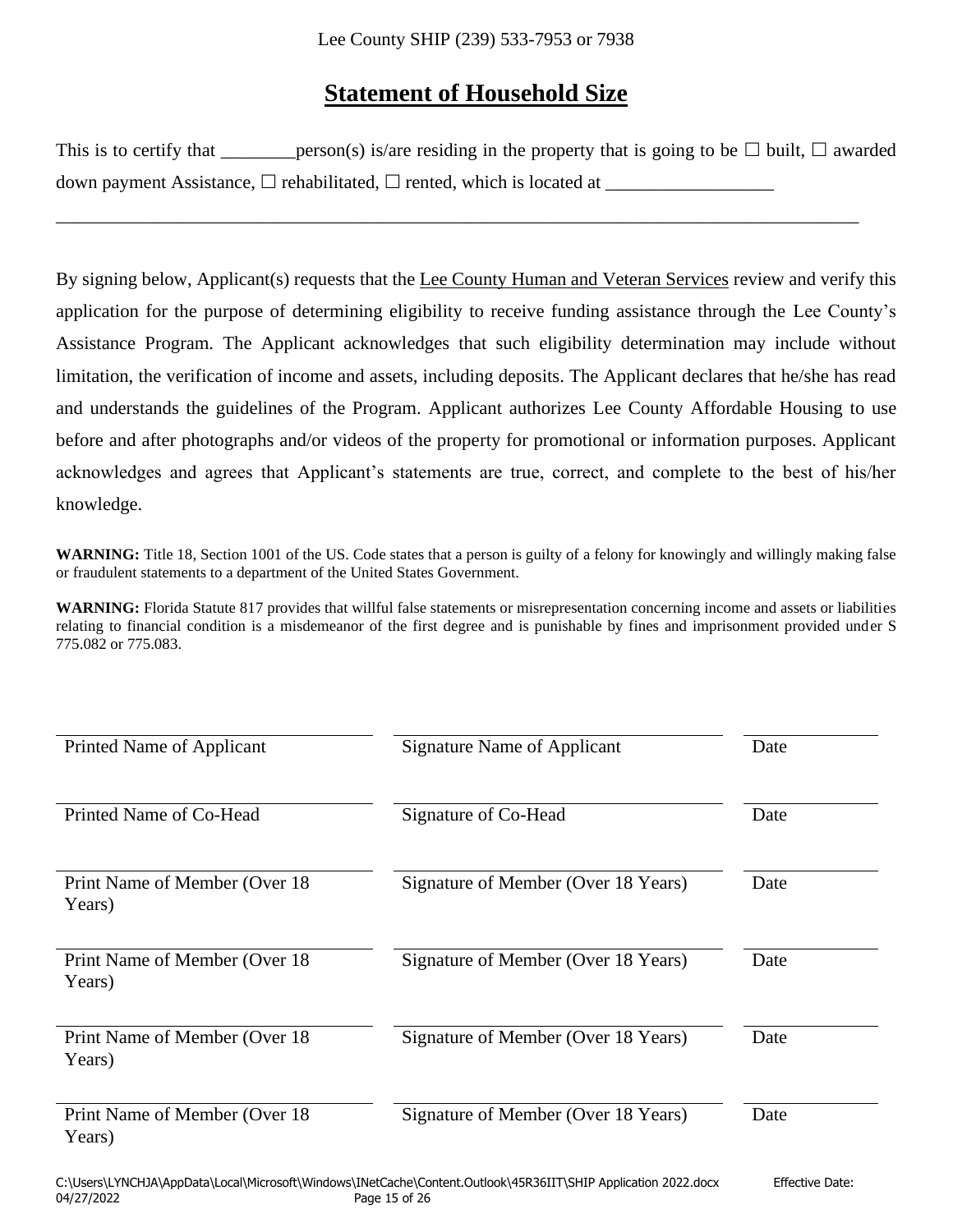#### **THIRD – PARTY VERIFICATION OF EMPLOYMENT**

State and/or Federal Regulations require us to verify employment history and income information for the person that has provided authorization below, in order to determine their eligibility for program assistance. Your cooperation in providing the requested information below is most appreciated. You may fax this form to: (239) 533-7955 or e-mail to: DDEGUZMAN@LEEGOV.COM.

#### **Authorization:**

I hereby authorize the release of the requested information. A copy of the executed "Authorization for the Release of Information" is attached which indicates my agreement with the release of information requested for the sole purpose of determining eligibility for program assistance.

| <b>Signature of Applicant</b>                                                                     | <b>Print Name</b>                          | Date                                                  |
|---------------------------------------------------------------------------------------------------|--------------------------------------------|-------------------------------------------------------|
| <b>Signature of Co-Applicant</b>                                                                  | <b>Print Name</b>                          | <b>Date</b>                                           |
| Please return information to:<br>Name: Diane de Guzman                                            | Title: Housing Finance Counselor           |                                                       |
| Department:                                                                                       | Human & Veteran Services Division: Housing | Phone:<br>(239) 533-7953                              |
| 2440 Thompson Street, Fort Myers, FL 33901 or P.O. Box 398, Fort Myers, FL 33902-0398<br>Address: |                                            |                                                       |
| Please complete the applicable sections below:                                                    |                                            |                                                       |
| Address:                                                                                          |                                            |                                                       |
| City: City:                                                                                       | State:                                     | Zip Code:                                             |
| Please provide information about anticipated employment income during the next 12 months:         |                                            |                                                       |
| Position:                                                                                         |                                            | Length of Time Employed:                              |
| Pay Rate: \$ Pay Frequency (Hr., Wk., Mo.): # of Hours per Week:                                  |                                            |                                                       |
| <b>Average Overtime Hours/Wk:</b><br>Overtime Pay Rate: \$                                        |                                            | Overtime Likely to Continue? (circle one): Yes<br>No. |
| Total Annual Base Pay Earnings: \$                                                                |                                            | Total Overtime Base Pay Earnings: \$                  |
| Amount and Frequency of Other Compensation (bonus, raise, commission, tips):                      |                                            |                                                       |
| Vacation Pay (Y or N):                                                                            |                                            | If yes, number of days:                               |
| <b>Retirement Account (Y or N):</b>                                                               |                                            | Amount Accessible to Employee: \$                     |
| Total Gross Annual Income, including other compensation, for next 12 months: \$                   |                                            |                                                       |
| Signature of Authorized Representative:                                                           |                                            |                                                       |
| Printed Name:                                                                                     | Title:                                     |                                                       |
| Date:                                                                                             | Phone:                                     |                                                       |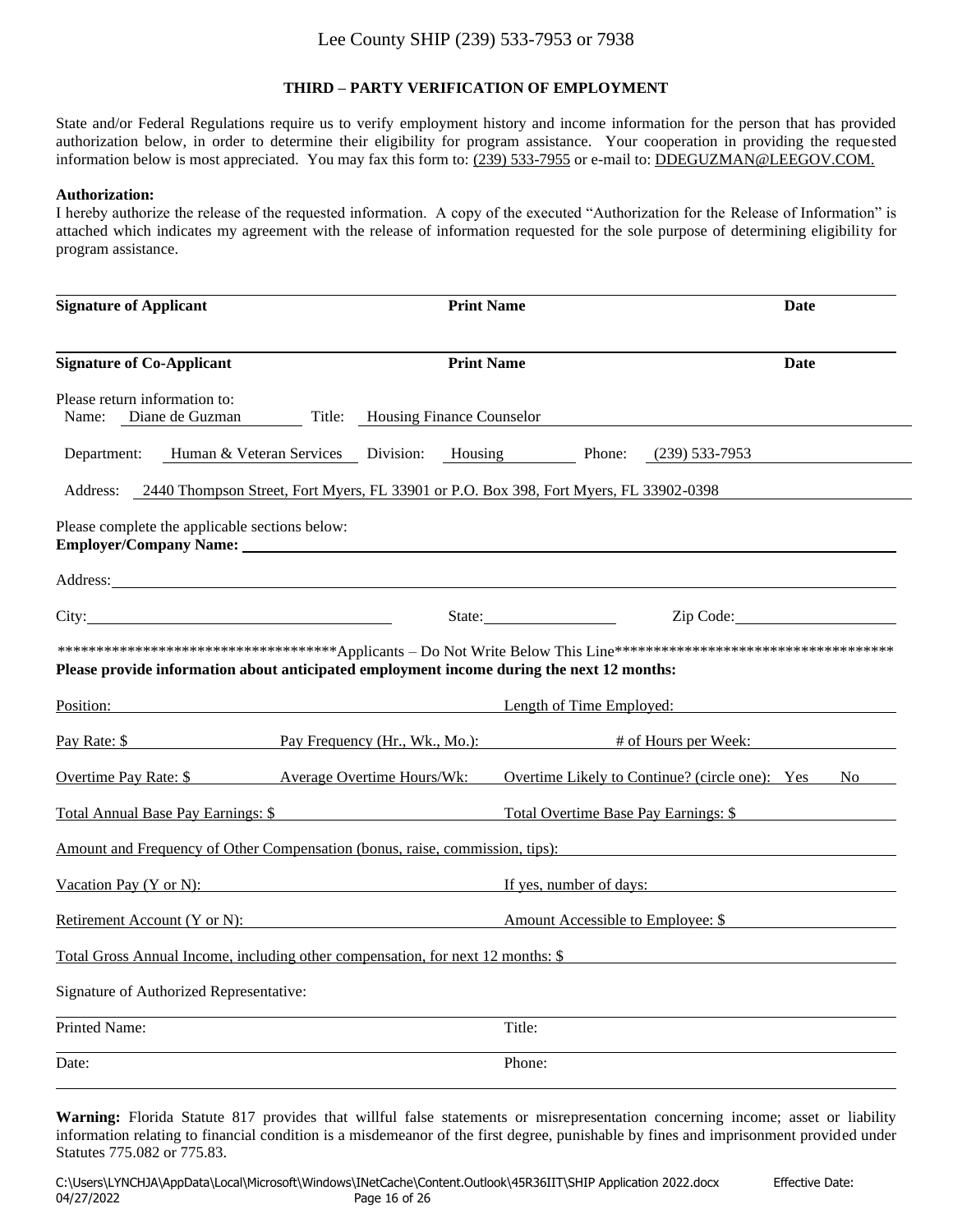#### **THIRD – PARTY VERIFICATION OF ASSET INCOME (To Be Completed For All Household Members, Including Minors)**

State and/or Federal Regulations require us to verify asset income information for the person that has provided authorization below, in order to determine their eligibility for program assistance. Your cooperation in providing the requested information below is most appreciated. You may fax this form to: (239) 533-7955 or e-mail to: DDEGUZMAN@LEEGOV.COM.

#### **Authorization:**

I hereby authorize the release of the requested information. A copy of the executed "Authorization for the Release of Information" is attached which indicates my agreement with the release of information requested for the sole purpose of determining eligibility for program assistance.

| <b>Signature of Applicant</b>           | <b>Print Name</b>                                                                     | Date             |
|-----------------------------------------|---------------------------------------------------------------------------------------|------------------|
| <b>Signature of Co-Applicant</b>        | <b>Print Name</b>                                                                     | Date             |
| Please return information to:           |                                                                                       |                  |
| Diane de Guzman<br>Name:<br>Title:      | <b>Housing Finance Counselor</b>                                                      |                  |
| Human & Veteran Services<br>Department: | Division:<br>Housing<br>Phone:                                                        | $(239)$ 533-7953 |
| Address:                                | 2440 Thompson Street, Fort Myers, FL 33901 or P.O. Box 398, Fort Myers, FL 33902-0398 |                  |

#### COMPLETE THE APPLICABLE SECTIONS BELOW:

|                                       | ************************************Applicants – Do Not Write Below This Line*********************************** |                              |                    |  |  |
|---------------------------------------|------------------------------------------------------------------------------------------------------------------|------------------------------|--------------------|--|--|
| Checking Account No.                  | Average Monthly Balance Last 6 Months                                                                            | <b>Current Interest Rate</b> |                    |  |  |
|                                       |                                                                                                                  |                              |                    |  |  |
| Savings Account No.                   | <b>Current Balance</b>                                                                                           | <b>Current Interest Rate</b> |                    |  |  |
|                                       |                                                                                                                  |                              |                    |  |  |
| Money Market Account No.              | Average Monthly Balance Last 6 Months                                                                            | <b>Current Interest Rate</b> |                    |  |  |
|                                       |                                                                                                                  |                              |                    |  |  |
| Certificate of Deposit No.            | Amount                                                                                                           | <b>Current Interest Rate</b> | Withdrawal Penalty |  |  |
|                                       |                                                                                                                  |                              |                    |  |  |
| IRA, Keogh, Retirement Account<br>No. | Amount                                                                                                           | <b>Current Interest Rate</b> | Withdrawal Penalty |  |  |
|                                       |                                                                                                                  |                              |                    |  |  |
| Other Account No.                     | Amount                                                                                                           | <b>Current Interest Rate</b> | Withdrawal Penalty |  |  |
|                                       |                                                                                                                  |                              |                    |  |  |
|                                       |                                                                                                                  |                              |                    |  |  |

#### **Institution Name:**

Signature of Authorized Representative:

Printed Name: Title:

Date: Phone: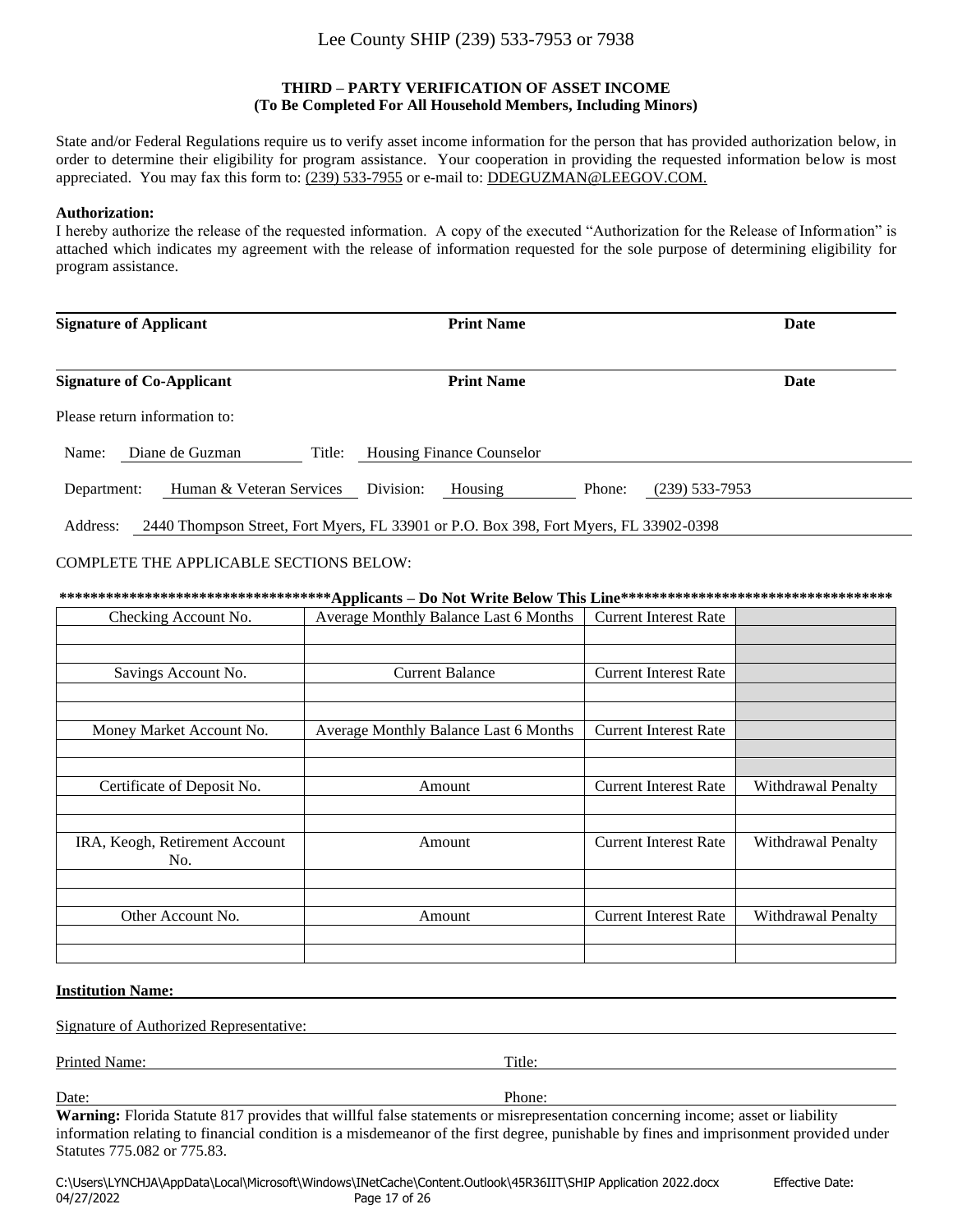#### **THIRD – PARTY VERIFICATION OF REGULAR CASH CONTRIBUTIONS (i.e. Rental Income, Regular Family Assistance, Alimony, etc.)**

State and/or Federal Regulations require us to verify regular cash contributions made to the person that has provided authorization below, in order to determine their eligibility for program assistance. Your cooperation in providing the requested information below is most appreciated. You may fax this form to: (239) 533-7955 or e-mail to: DDEGUZMAN@LEEGOV.COM.

#### **Authorization:**

I hereby authorize the release of the requested information. A copy of the executed "Authorization for the Release of Information" is attached which indicates my agreement with the release of information requested for the sole purpose of determining eligibility for program assistance.

| <b>Signature of Applicant</b>                                                                                                    |                                                                                                                                                                                                                                      | <b>Print Name</b> |        |                | Date                                                     |
|----------------------------------------------------------------------------------------------------------------------------------|--------------------------------------------------------------------------------------------------------------------------------------------------------------------------------------------------------------------------------------|-------------------|--------|----------------|----------------------------------------------------------|
| <b>Signature of Co-Applicant</b>                                                                                                 |                                                                                                                                                                                                                                      | <b>Print Name</b> |        |                | Date                                                     |
| Please return information to:                                                                                                    |                                                                                                                                                                                                                                      |                   |        |                |                                                          |
| Diane de Guzman<br>Name:                                                                                                         | Title: Housing Finance Counselor                                                                                                                                                                                                     |                   |        |                |                                                          |
| Human & Veteran Services<br>Department:                                                                                          | Division:                                                                                                                                                                                                                            | Housing           | Phone: | (239) 533-7953 |                                                          |
| 2440 Thompson Street, Fort Myers, FL 33901 or P.O. Box 398, Fort Myers, FL 33902-0398<br>Address:                                |                                                                                                                                                                                                                                      |                   |        |                |                                                          |
| Complete the applicable Sections below:                                                                                          |                                                                                                                                                                                                                                      |                   |        |                |                                                          |
| Name of Person Providing Cash Contribution:                                                                                      |                                                                                                                                                                                                                                      |                   |        |                |                                                          |
| Address:<br><u> 1980 - Johann Barn, mars eta bat erroman erroman erroman erroman erroman erroman erroman erroman erroman err</u> |                                                                                                                                                                                                                                      | City:             |        | State:         | Zip:                                                     |
| Relationship to Applicant:                                                                                                       | <u>and the state of the state of the state of the state of the state of the state of the state of the state of the state of the state of the state of the state of the state of the state of the state of the state of the state</u> |                   |        |                |                                                          |
|                                                                                                                                  |                                                                                                                                                                                                                                      |                   |        |                |                                                          |
| <b>Type of Contribution:</b>                                                                                                     |                                                                                                                                                                                                                                      | Amount \$:        |        |                | <u> 1980 - Jan Stein Stein, fransk politik (f. 1980)</u> |
| Frequency of contribution (circle one):                                                                                          | daily                                                                                                                                                                                                                                | weekly            |        | monthly        | yearly                                                   |
| Will payment continue over the next 12 months (circle one):                                                                      |                                                                                                                                                                                                                                      | Yes               |        | No.            |                                                          |
| Expected termination date of cash contributions:                                                                                 |                                                                                                                                                                                                                                      |                   |        |                |                                                          |
| Anticipated total cash contributions over the next 12 months \$:                                                                 |                                                                                                                                                                                                                                      |                   |        |                |                                                          |
|                                                                                                                                  |                                                                                                                                                                                                                                      |                   |        |                |                                                          |

#### Signature of Authorized Representative:

| Printed Name: | Title: |
|---------------|--------|
| Date:         | Phone: |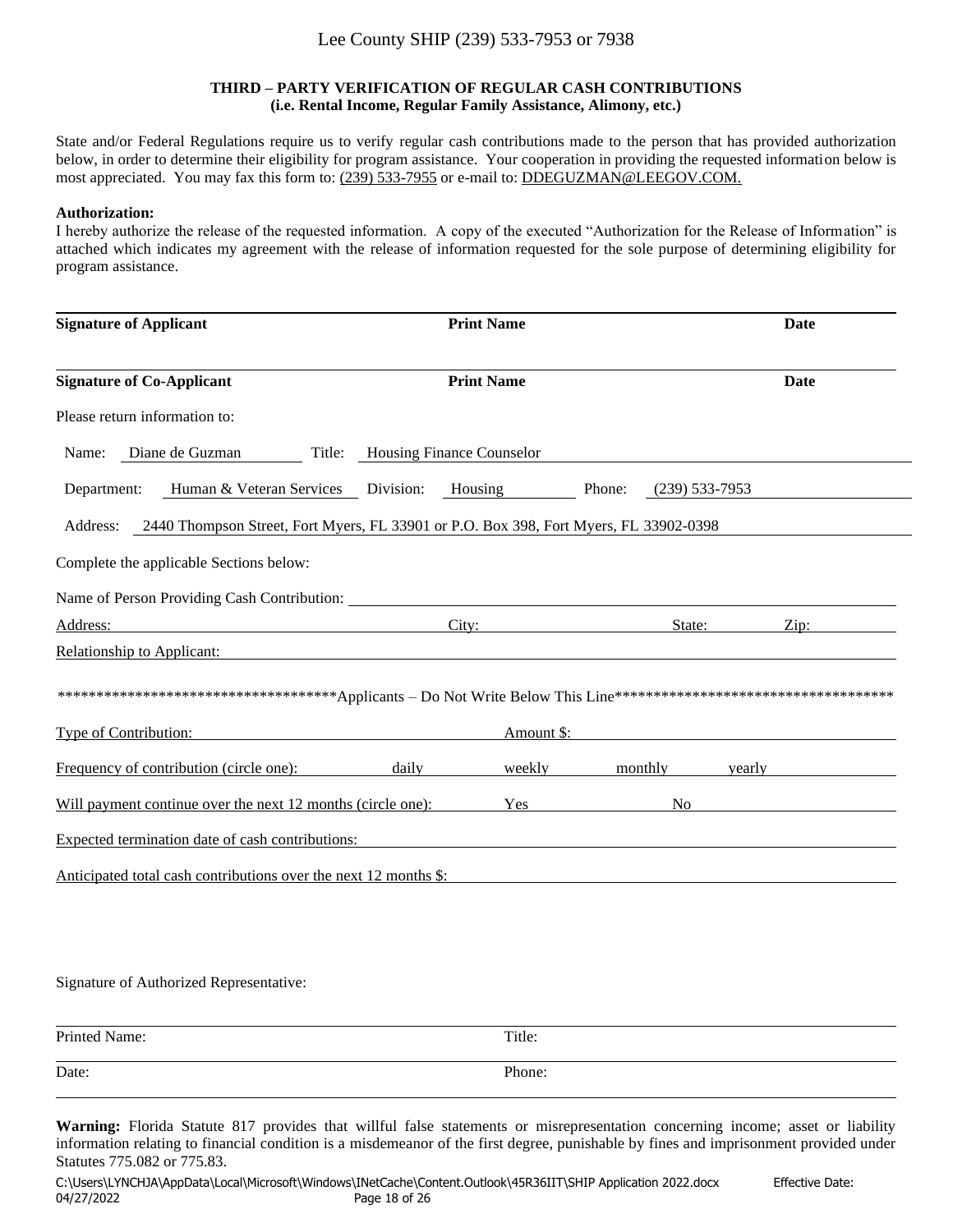#### **THIRD – PARTY VERIFICATION OF SOCIAL SECURITY BENEFITS**

State and/or Federal Regulations require us to verify Social Security Benefit income for the person that has provided authorization below, in order to determine their eligibility for program assistance. Your cooperation in providing the requested information below is most appreciated. You may fax this form to: (239) 533-7955 or e-mail to: DDEGUZMAN@LEEGOV.COM.

#### **Authorization:**

I hereby authorize the release of the requested information. A copy of the executed "Authorization for the Release of Information" is attached which indicates my agreement with the release of information requested for the sole purpose of determining eligibility for program assistance.

| <b>Signature of Applicant</b>                                   | <b>Print Name</b>                                                                     | Date               |
|-----------------------------------------------------------------|---------------------------------------------------------------------------------------|--------------------|
| <b>Signature of Co-Applicant</b>                                | <b>Print Name</b>                                                                     | Date               |
| Please return information to:                                   |                                                                                       |                    |
| Diane de Guzman<br>Title:<br>Name:                              | Housing Finance Counselor                                                             |                    |
| Human & Veteran Services Division:<br>Department:               | Housing<br>Phone:                                                                     | $(239) 533 - 7953$ |
| Address:                                                        | 2440 Thompson Street, Fort Myers, FL 33901 or P.O. Box 398, Fort Myers, FL 33902-0398 |                    |
| Complete the applicable Sections below:                         |                                                                                       |                    |
| To: Social Security Administration; ATTN: Benefit Verifications |                                                                                       |                    |
|                                                                 |                                                                                       |                    |
| Name:                                                           |                                                                                       |                    |
| Date of Birth:                                                  | Social Security Number:                                                               |                    |
| <b>Type of Social Security Benefit:</b>                         | <b>Gross Monthly Amount: \$</b>                                                       |                    |
| Type of Supplemental Social Security Benefit:                   | <b>Gross Monthly Amount: \$</b>                                                       |                    |
| Deduction for Medicaid: (Y or N)                                | If yes, Amount Deducted: \$                                                           |                    |
| Total Anticipated Gross Income for Next 12 Months: \$           |                                                                                       |                    |
|                                                                 |                                                                                       |                    |
|                                                                 |                                                                                       |                    |

Signature of Authorized Representative:

Printed Name: Title: Date: Phone: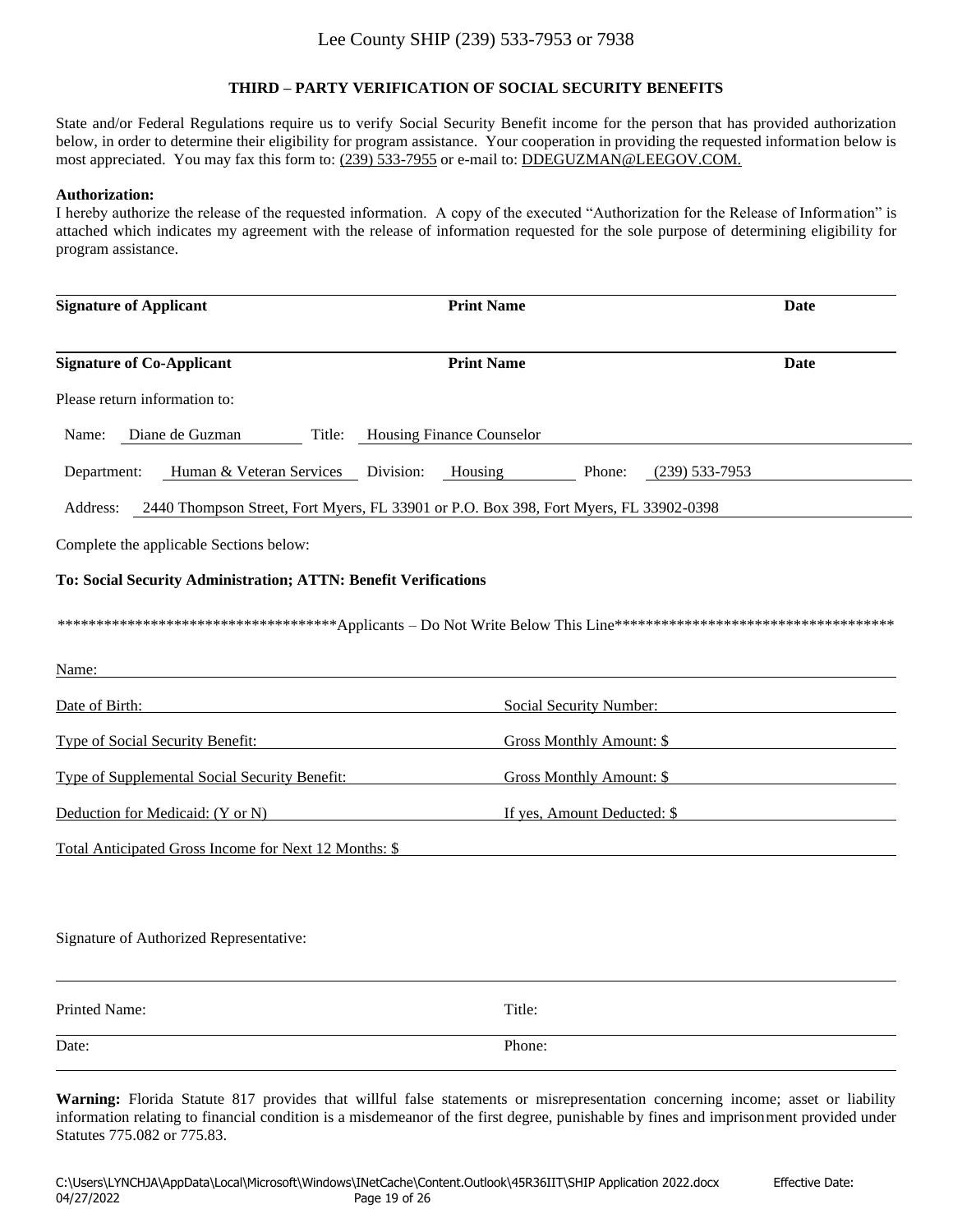#### **THIRD – PARTY VERIFICATION OF INCOME FROM BUSINESS**

State and/or Federal Regulations require us to verify business income information for the person that has provided authorization below, in order to determine their eligibility for program assistance. Your cooperation in providing the requested information below is most appreciated. You may fax this form to: (239) 533-7955 or e-mail to: DDEGUZMAN@LEEGOV.COM.

#### **Authorization:**

I hereby authorize the release of the requested information. A copy of the executed "Authorization for the Release of Information" is attached which indicates my agreement with the release of information requested for the sole purpose of determining eligibility for program assistance.

| <b>Signature of Applicant</b>                                                                                                            | <b>Print Name</b>                                                                     | Date                                                                                                                 |
|------------------------------------------------------------------------------------------------------------------------------------------|---------------------------------------------------------------------------------------|----------------------------------------------------------------------------------------------------------------------|
| <b>Signature of Co-Applicant</b>                                                                                                         | <b>Print Name</b>                                                                     | Date                                                                                                                 |
| Please return information to:                                                                                                            |                                                                                       |                                                                                                                      |
| Diane de Guzman<br>Name:                                                                                                                 | Title: Housing Finance Counselor                                                      |                                                                                                                      |
| Department:                                                                                                                              | Human & Veteran Services Division: Housing Phone:                                     | (239) 533-7953                                                                                                       |
| Address:                                                                                                                                 | 2440 Thompson Street, Fort Myers, FL 33901 or P.O. Box 398, Fort Myers, FL 33902-0398 |                                                                                                                      |
| Complete the applicable Sections below:                                                                                                  |                                                                                       |                                                                                                                      |
| Company Name: Name:                                                                                                                      |                                                                                       |                                                                                                                      |
| Date Business Transacted from:                                                                                                           | Gross Income:                                                                         |                                                                                                                      |
| Expenses (Provide Amounts for Applicable Expenses):                                                                                      |                                                                                       |                                                                                                                      |
| Interest on Loans: \$<br>the contract of the contract of the contract of the contract of the contract of the contract of the contract of | Cost of goods/materials: \$                                                           |                                                                                                                      |
| Rent: \$                                                                                                                                 | Utilities: \$                                                                         |                                                                                                                      |
| Wages/Salaries: \$                                                                                                                       |                                                                                       | Employee Contributions: \$                                                                                           |
| Federal Withholding Tax: \$                                                                                                              | State Withholding Tax: \$                                                             |                                                                                                                      |
| FICA: \$                                                                                                                                 |                                                                                       | Sales Tax: \$                                                                                                        |
| Other: \$                                                                                                                                | Other: \$                                                                             | <u> 1980 - Jan Stein Stein Stein Stein Stein Stein Stein Stein Stein Stein Stein Stein Stein Stein Stein Stein S</u> |
| <b>Straight Line Depreciation:</b> \$                                                                                                    |                                                                                       | Total Expenses: \$                                                                                                   |
| Net Income: \$                                                                                                                           |                                                                                       |                                                                                                                      |
| Signature of Authorized Representative:                                                                                                  |                                                                                       |                                                                                                                      |
| Printed Name:                                                                                                                            | Title:                                                                                |                                                                                                                      |
| Date:                                                                                                                                    | Phone:                                                                                |                                                                                                                      |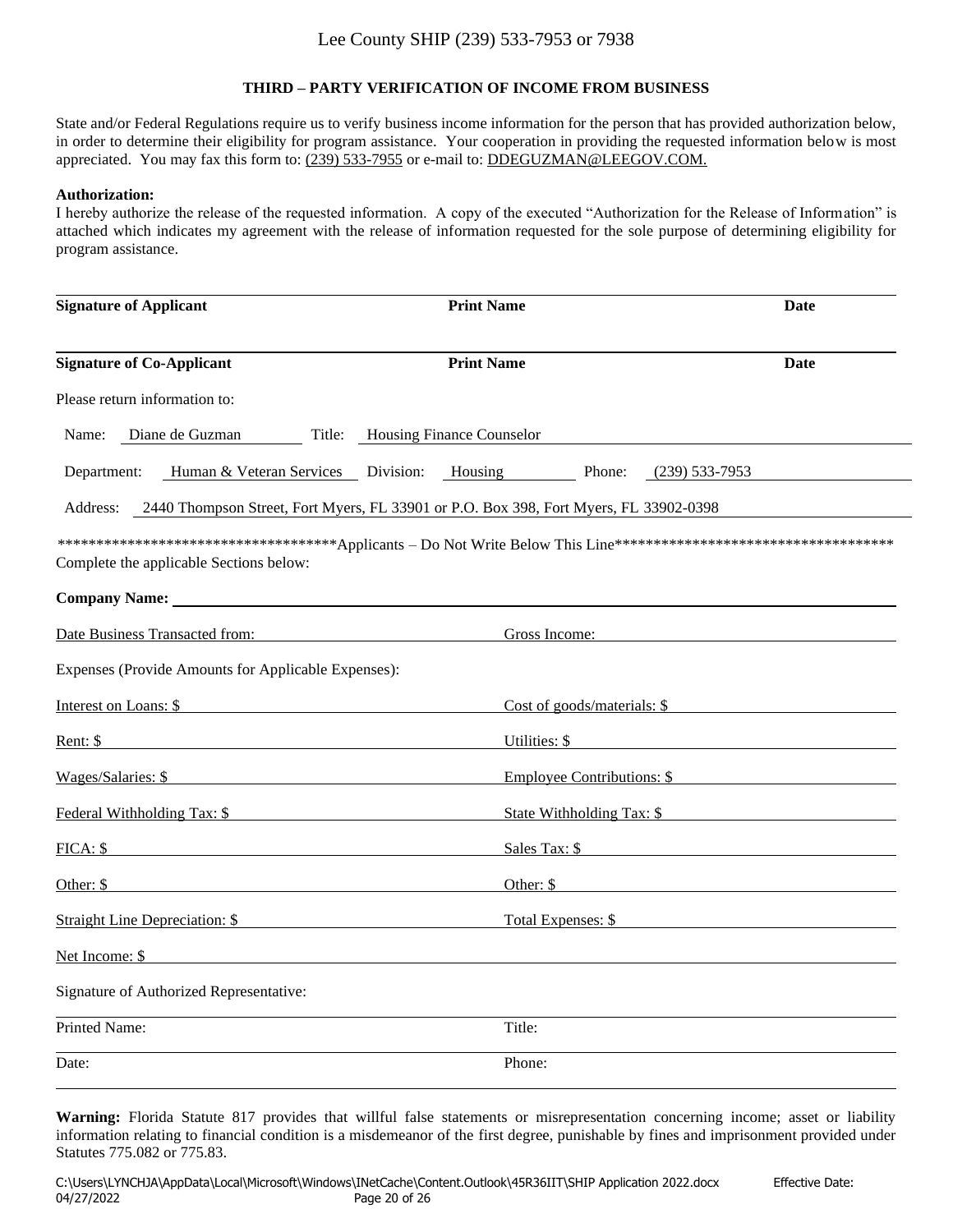### **THIRD – PARTY VERIFICATION OF UNEMPLOYMENT BENEFITS**

State and/or Federal Regulations require us to verify unemployment benefit income for the person that has provided authorization below, in order to determine their eligibility for program assistance. Your cooperation in providing the requested information below is most appreciated. You may fax this form to: (239) 533-7955 or e-mail to: DDEGUZMAN@LEEGOV.COM.

#### **Authorization:**

I hereby authorize the release of the requested information. A copy of the executed "Authorization for the Release of Information" is attached which indicates my agreement with the release of information requested for the sole purpose of determining eligibility for program assistance.

| <b>Signature of Applicant</b>                                                                      | <b>Print Name</b>                                                                     | Date             |
|----------------------------------------------------------------------------------------------------|---------------------------------------------------------------------------------------|------------------|
| <b>Signature of Co-Applicant</b>                                                                   | <b>Print Name</b>                                                                     | Date             |
| Please return information to:                                                                      |                                                                                       |                  |
| Diane de Guzman<br>Title:<br>Name:                                                                 | Housing Finance Counselor                                                             |                  |
| Human & Veteran Services Division:<br>Department:                                                  | Housing<br>Phone:                                                                     | $(239)$ 533-7953 |
| Address:                                                                                           | 2440 Thompson Street, Fort Myers, FL 33901 or P.O. Box 398, Fort Myers, FL 33902-0398 |                  |
| Complete the applicable Sections below:                                                            |                                                                                       |                  |
|                                                                                                    |                                                                                       |                  |
| To: Agency for Workforce Innovation; Unemployment Claims; 4530 Fowler Street; Fort Myers, FL 33901 |                                                                                       |                  |
| Name:                                                                                              |                                                                                       |                  |
| Are Benefits being Paid now (Y or N):                                                              | If Yes, Gross Weekly Payment: \$                                                      |                  |
| Date of Initial Payment:                                                                           | Duration of Benefits:                                                                 |                  |
| Claimant Eligible for Future Benefits (Y or N):                                                    | If Yes, Provide # of Weeks:                                                           |                  |
| If No, Provide Date of Benefits Termination or Maximum Duration of Benefits:                       |                                                                                       |                  |
| Signature of Authorized Representative:                                                            |                                                                                       |                  |
| Printed Name:                                                                                      | Title:                                                                                |                  |
| Date:                                                                                              | Phone:                                                                                |                  |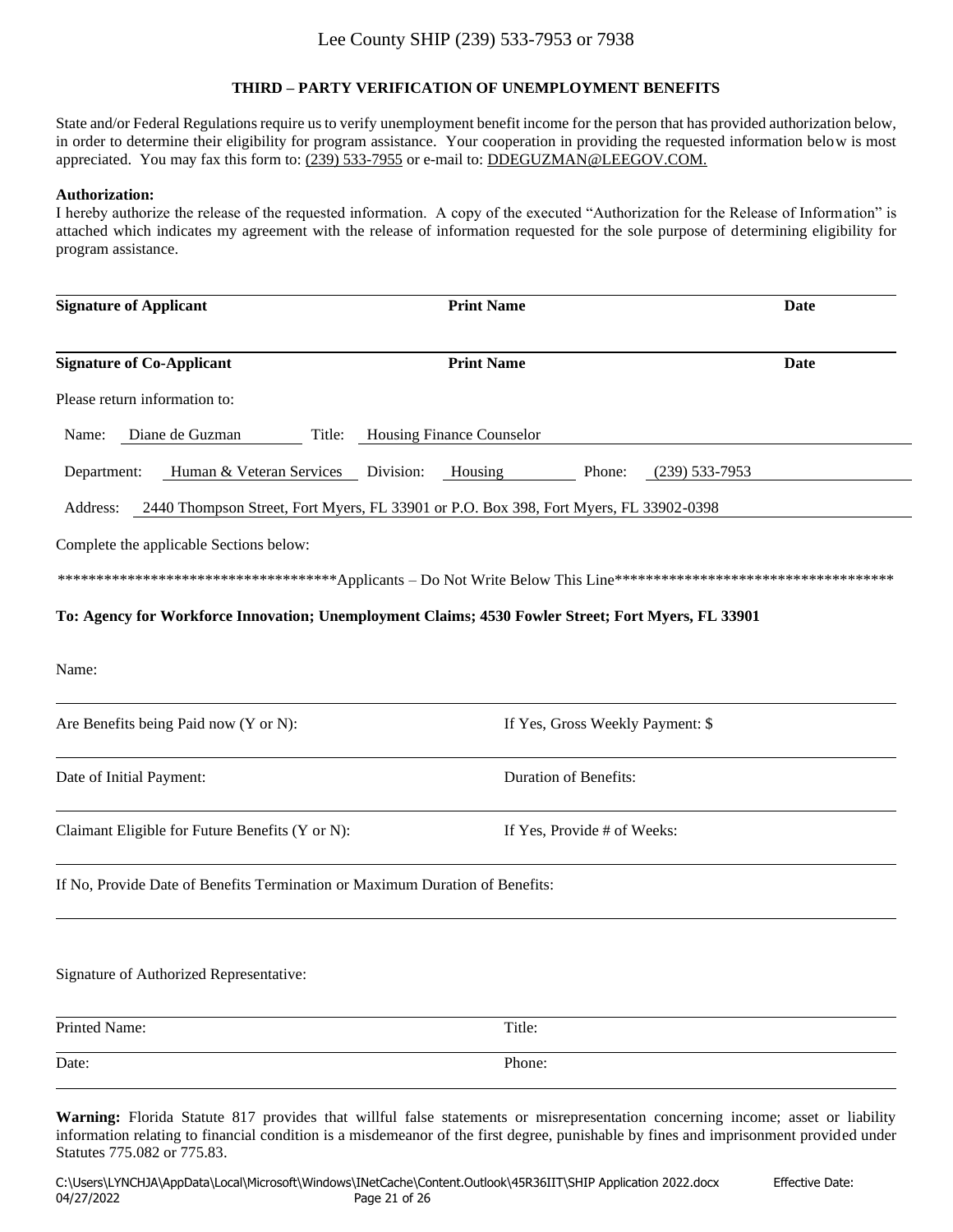### **THIRD – PARTY VERIFICATION OF CHILD SUPPORT PAYMENTS**

State and/or Federal Regulations require us to verify unemployment benefit income for the person that has provided authorization below, in order to determine their eligibility for program assistance. Your cooperation in providing the requested information below is most appreciated. You may fax this form to: (239) 533-7955 or e-mail to: DDEGUZMAN@LEEGOV.COM.

#### **Authorization:**

I hereby authorize the release of the requested information. A copy of the executed "Authorization for the Release of Information" is attached which indicates my agreement with the release of information requested for the sole purpose of determining eligibility for program assistance.

| <b>Signature of Applicant</b>                                | <b>Print Name</b>                                                                     |                      | Date             |        |
|--------------------------------------------------------------|---------------------------------------------------------------------------------------|----------------------|------------------|--------|
| <b>Signature of Co-Applicant</b>                             | <b>Print Name</b>                                                                     |                      | Date             |        |
| Please return information to:                                |                                                                                       |                      |                  |        |
| Diane de Guzman<br>Title:<br>Name:                           | <b>Housing Finance Counselor</b>                                                      |                      |                  |        |
| Human & Veteran Services Division:<br>Department:            | Housing                                                                               | Phone:               | $(239)$ 533-7953 |        |
| Address:                                                     | 2440 Thompson Street, Fort Myers, FL 33901 or P.O. Box 398, Fort Myers, FL 33902-0398 |                      |                  |        |
| Complete the applicable Sections below:                      |                                                                                       |                      |                  |        |
|                                                              |                                                                                       |                      |                  |        |
| To: Florida Department of Revenue; Child Support Enforcement |                                                                                       | Fax To: 239-278-7466 |                  |        |
| Name of person paying child support:                         |                                                                                       |                      |                  |        |
| Address:                                                     | City:                                                                                 | State:               | Zip:             |        |
| Children's Names:                                            |                                                                                       |                      |                  |        |
| Amount of Support \$                                         | Paid:                                                                                 | Weekly               | Monthly          | Yearly |
| Signature of Authorized Representative:                      |                                                                                       |                      |                  |        |
| Printed Name:                                                | Title:                                                                                |                      |                  |        |
| Date:                                                        | Phone:                                                                                |                      |                  |        |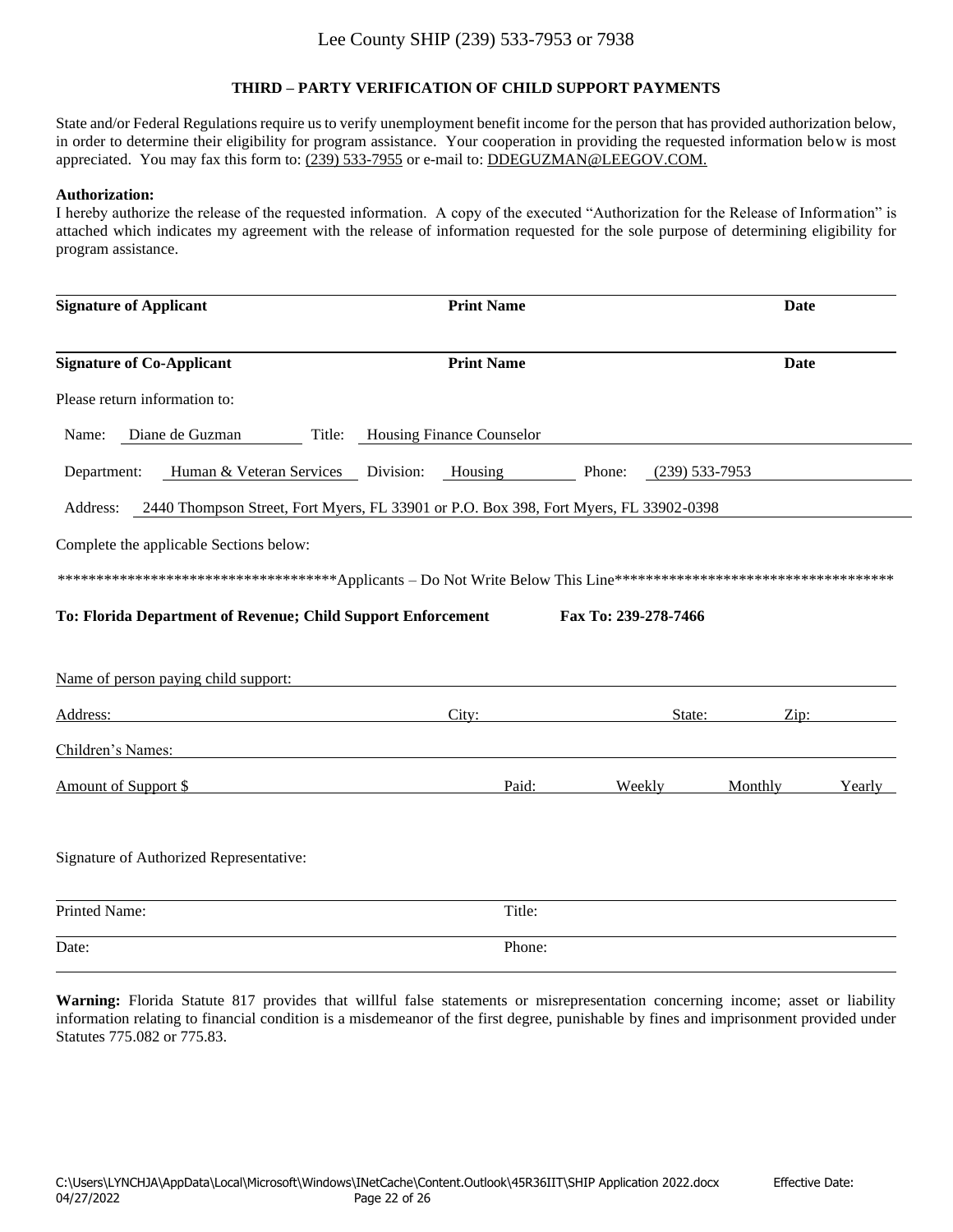### **THIRD – PARTY VERIFICATION OF PENSIONS AND ANNUTITIES**

State and/or Federal Regulations require us to verify unemployment benefit income for the person that has provided authorization below, in order to determine their eligibility for program assistance. Your cooperation in providing the requested information below is most appreciated. You may fax this form to: (239) 533-7955 or e-mail to: DDEGUZMAN@LEEGOV.COM.

#### **Authorization:**

I hereby authorize the release of the requested information. A copy of the executed "Authorization for the Release of Information" is attached which indicates my agreement with the release of information requested for the sole purpose of determining eligibility for program assistance.

| <b>Signature of Applicant</b>                                                                                                                                                                                                             | <b>Print Name</b>                                                                     | Date                                     |
|-------------------------------------------------------------------------------------------------------------------------------------------------------------------------------------------------------------------------------------------|---------------------------------------------------------------------------------------|------------------------------------------|
| <b>Signature of Co-Applicant</b>                                                                                                                                                                                                          | <b>Print Name</b>                                                                     | Date                                     |
| Please return information to:                                                                                                                                                                                                             |                                                                                       |                                          |
| Diane de Guzman<br>Name:                                                                                                                                                                                                                  | Title: Housing Finance Counselor                                                      |                                          |
| Department:                                                                                                                                                                                                                               | Human & Veteran Services Division: Housing<br>Phone:                                  | $(239)$ 533-7953                         |
| Address:                                                                                                                                                                                                                                  | 2440 Thompson Street, Fort Myers, FL 33901 or P.O. Box 398, Fort Myers, FL 33902-0398 |                                          |
| Complete the applicable Sections below:                                                                                                                                                                                                   |                                                                                       |                                          |
|                                                                                                                                                                                                                                           |                                                                                       |                                          |
| Institution Name: 1988 and 1988 and 1988 and 1988 and 1988 and 1988 and 1988 and 1988 and 1988 and 1988 and 1988 and 1988 and 1988 and 1988 and 1988 and 1988 and 1988 and 1988 and 1988 and 1988 and 1988 and 1988 and 1988 a            |                                                                                       |                                          |
| <b>Institution Address:</b> <u>Contract Contract Contract Contract Contract Contract Contract Contract Contract Contract Contract Contract Contract Contract Contract Contract Contract Contract Contract Contract Contract Contract </u> |                                                                                       |                                          |
| Current monthly gross amount of pension or annuity \$:                                                                                                                                                                                    |                                                                                       |                                          |
| Deduction from Gross for Medical Insurance Premiums \$:                                                                                                                                                                                   |                                                                                       |                                          |
| Date of Initial Award:                                                                                                                                                                                                                    |                                                                                       | <b>Effective Date of Current Amount:</b> |
| <b>Expected Change in Current Amount:</b>                                                                                                                                                                                                 | New Amount \$:                                                                        |                                          |
| Contribution to company retirement/pension fund \$:                                                                                                                                                                                       |                                                                                       |                                          |
| Amount received in lump sum \$:                                                                                                                                                                                                           | Date:                                                                                 |                                          |
| Signature of Authorized Representative:                                                                                                                                                                                                   |                                                                                       |                                          |
| <b>Printed Name:</b>                                                                                                                                                                                                                      | Title:                                                                                |                                          |
| Date:                                                                                                                                                                                                                                     | Phone:                                                                                |                                          |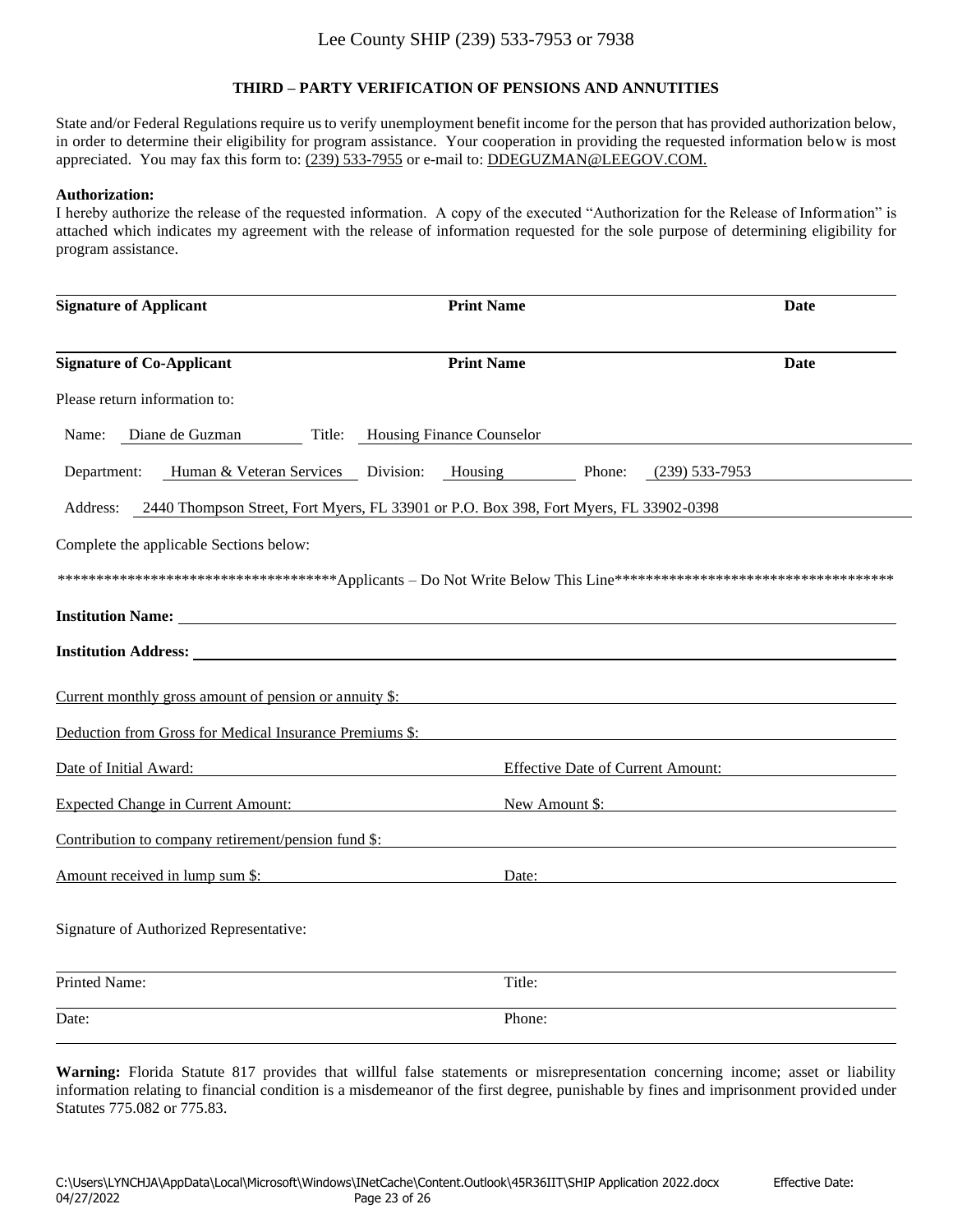### **THIRD – PARTY VERIFICATION OF VETERANS BENEFITS**

State and/or Federal Regulations require us to verify unemployment benefit income for the person that has provided authorization below, in order to determine their eligibility for program assistance. Your cooperation in providing the requested information below is most appreciated. You may fax this form to: (239) 533-7955 or e-mail to: DDEGUZMAN@LEEGOV.COM.

#### **Authorization:**

I hereby authorize the release of the requested information. A copy of the executed "Authorization for the Release of Information" is attached which indicates my agreement with the release of information requested for the sole purpose of determining eligibility for program assistance.

| <b>Signature of Applicant</b>                                                                     | <b>Print Name</b>                |                                  | <b>Date</b>                |
|---------------------------------------------------------------------------------------------------|----------------------------------|----------------------------------|----------------------------|
| <b>Signature of Co-Applicant</b>                                                                  | <b>Print Name</b>                |                                  | Date                       |
| Please return information to:                                                                     |                                  |                                  |                            |
| Diane de Guzman<br>Name:                                                                          | Title: Housing Finance Counselor |                                  |                            |
| Department:<br>Human & Veteran Services Division: Housing Phone:                                  |                                  |                                  | (239) 533-7953             |
| 2440 Thompson Street, Fort Myers, FL 33901 or P.O. Box 398, Fort Myers, FL 33902-0398<br>Address: |                                  |                                  |                            |
| Complete the applicable Sections below:                                                           |                                  |                                  |                            |
|                                                                                                   |                                  |                                  |                            |
| To; Department of Veterans Affairs; VA Benefits and Pensions                                      |                                  | Fax To: 727-319-7752, 7754, 7756 |                            |
| Name of Veteran:                                                                                  |                                  |                                  |                            |
| <b>Address of Veteran:</b>                                                                        |                                  |                                  |                            |
| Claim Number:                                                                                     |                                  | Date of Birth:                   |                            |
| <b>Service Dates From:</b> Service Dates From:                                                    | To:                              |                                  |                            |
| Benefits Paid to:                                                                                 |                                  | Current Benefit Amount \$:       |                            |
| Original Start Date:                                                                              |                                  |                                  |                            |
| This amount will<br>increase                                                                      | decrease on:                     |                                  | (date changes take effect) |
| New Amount \$:                                                                                    |                                  |                                  |                            |
| Benefit Type:                                                                                     |                                  |                                  |                            |
| Signature of Authorized Representative:                                                           |                                  |                                  |                            |
| Printed Name:                                                                                     | Title:                           |                                  |                            |
| Date:                                                                                             | Phone:                           |                                  |                            |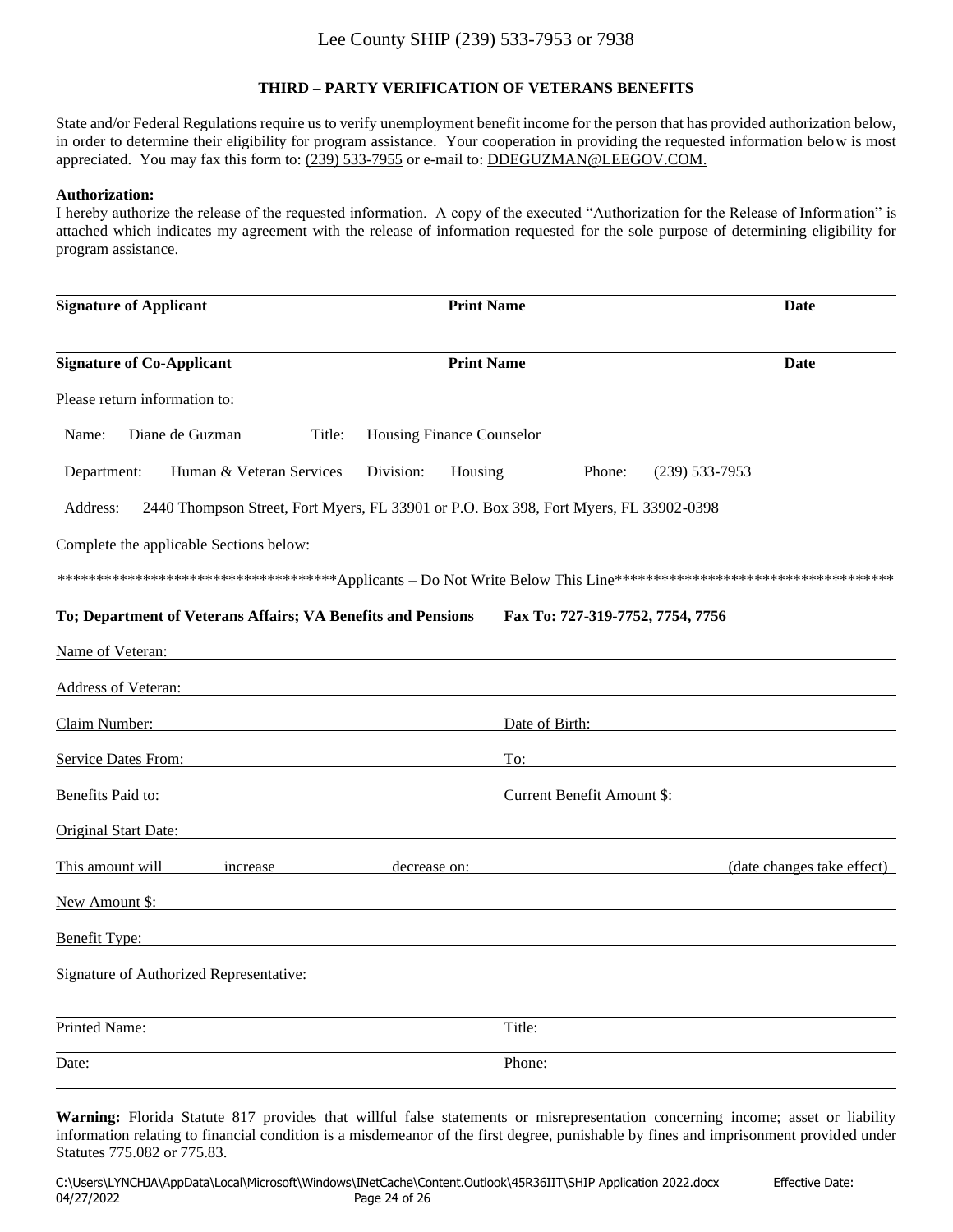### **SHIP ACCESSIBILITY REQUIREMENTS**

A home receiving SHIP funds must meet the following design criteria for accessibility:

1. The home must have at least one entrance that has a ramp or no-step entrance unless the proposed construction of a no-step entrance will require the installation of an elevator.

I understand the above requirements and will notify the Builder or Seller of this SHIP accessibility requirement:

| Applicant                                                           | Co-Applicant         |
|---------------------------------------------------------------------|----------------------|
| Date                                                                | Date                 |
|                                                                     |                      |
| As Builder/Seller, I hereby agree and acknowledge that the house at |                      |
|                                                                     | will be built to the |
| above specifications:                                               |                      |
|                                                                     |                      |
|                                                                     |                      |
| Builder/Seller                                                      | Date                 |